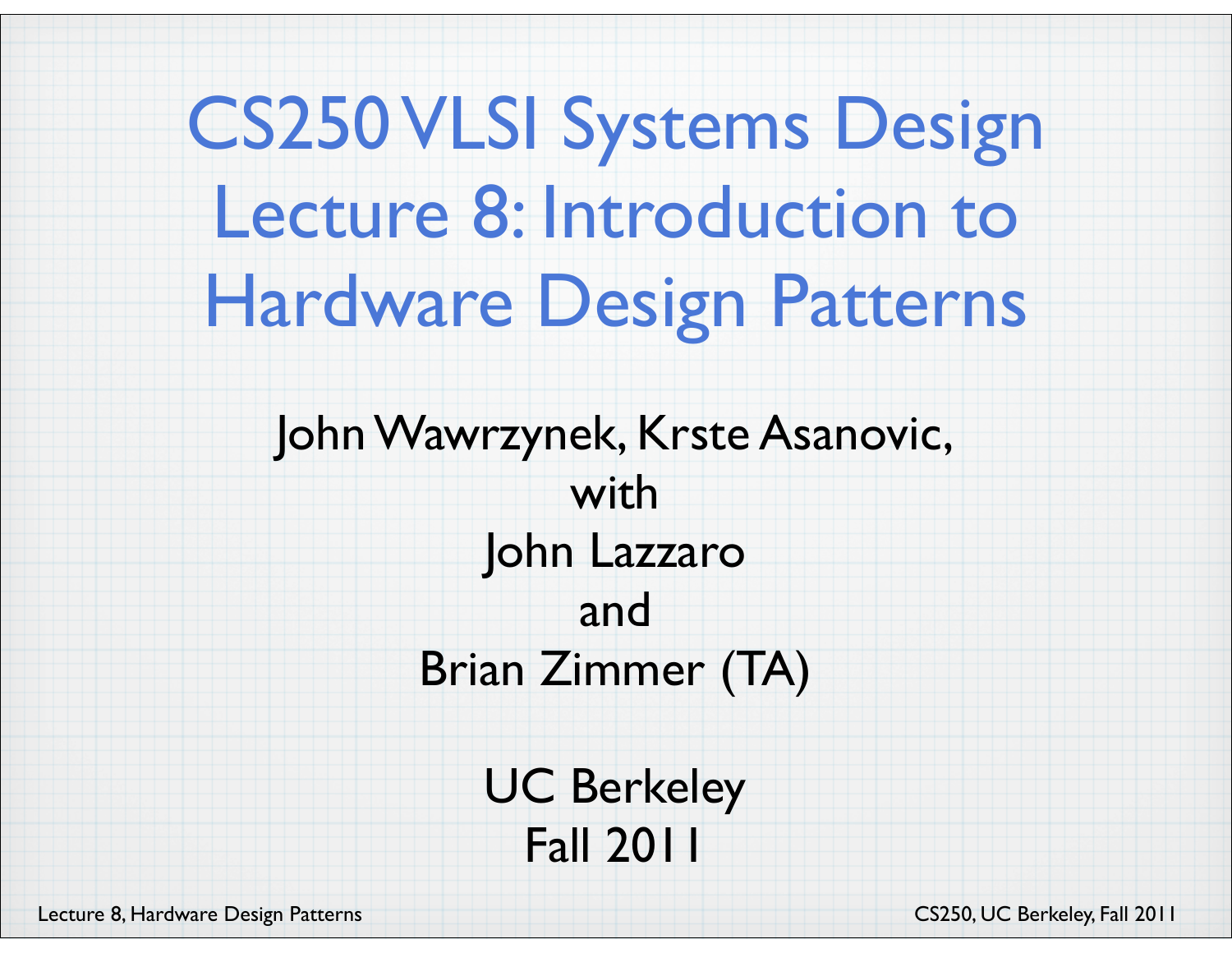### A Difficult Design Problem?

### A humble shift register



### *(For today's lecture, we'll assume clock distribution is not an issue)*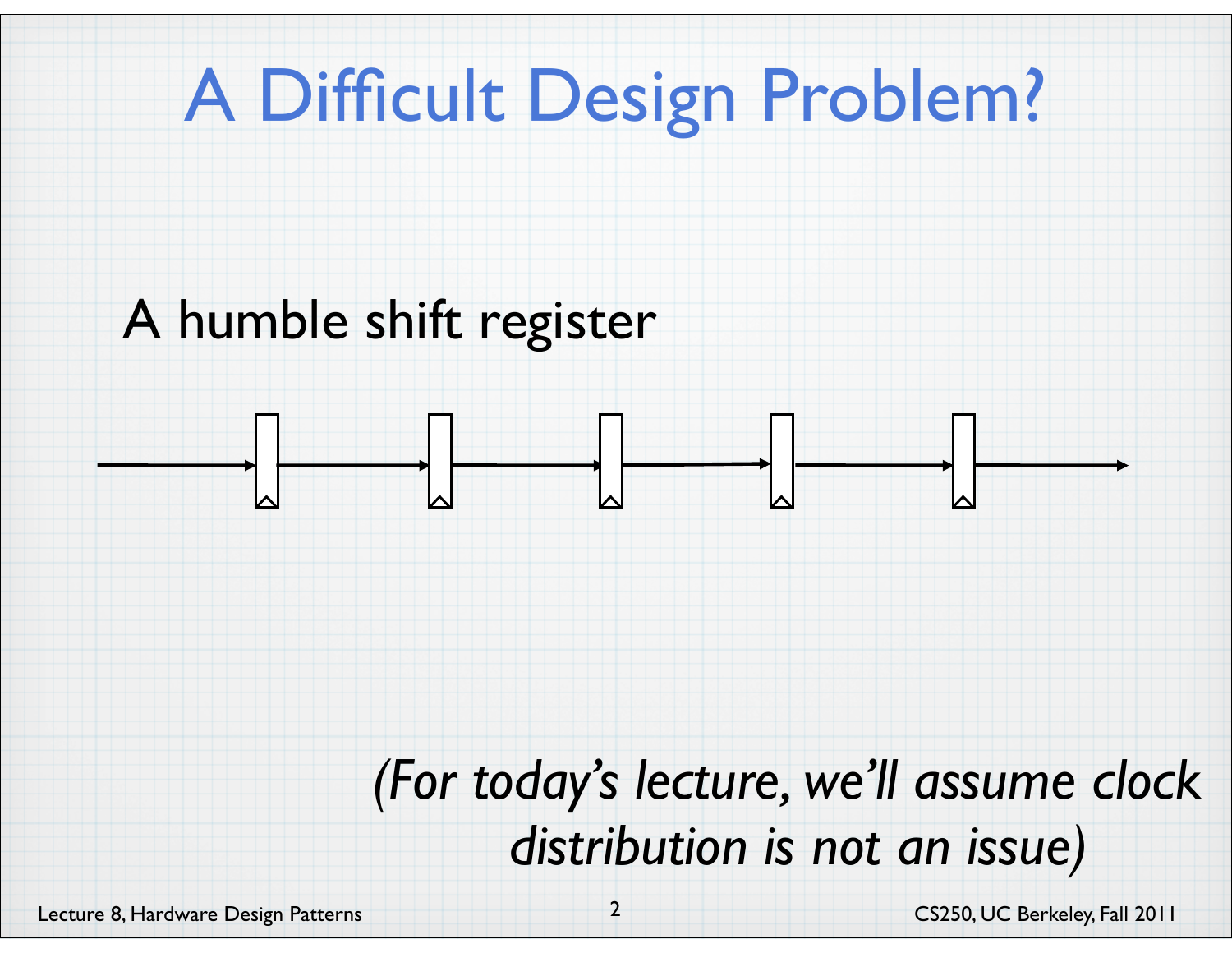### First Complication: Output Stall

Shift register should only move data to right if output ready to accept next item



What complication does this introduce? *Need to fan out to enable signal on each flop*

3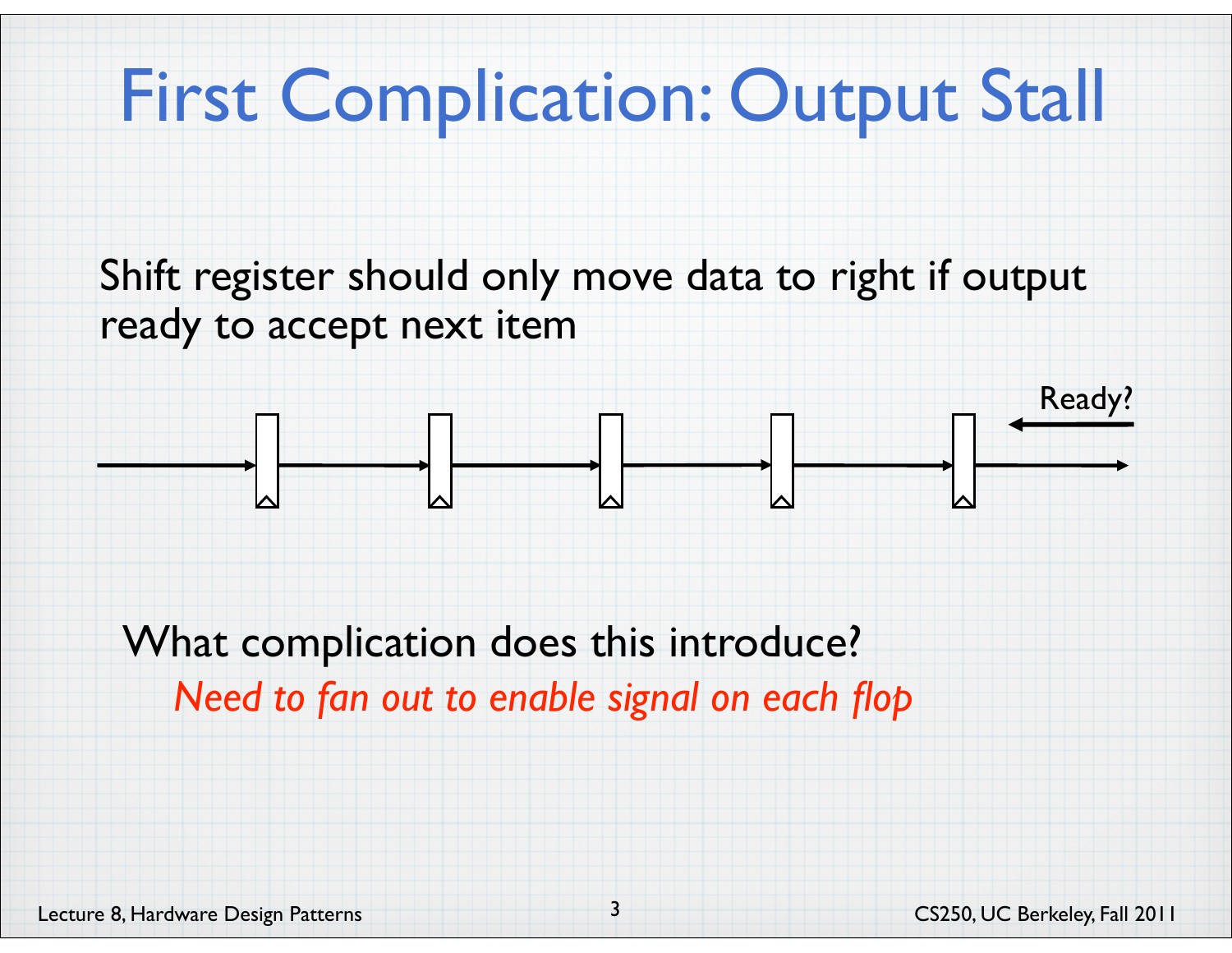

- 200 bits per shift register stage, 16 stages
- **3200 flip-flops**
- How many fanout-of-four gate delays to buffer up ready signal?
	- $\blacktriangleright$  Log<sub>4</sub>(3200) = 5.82,  $\sim$  6 FO4 delays!

This doesn't include any penalty for driving enable signal wires!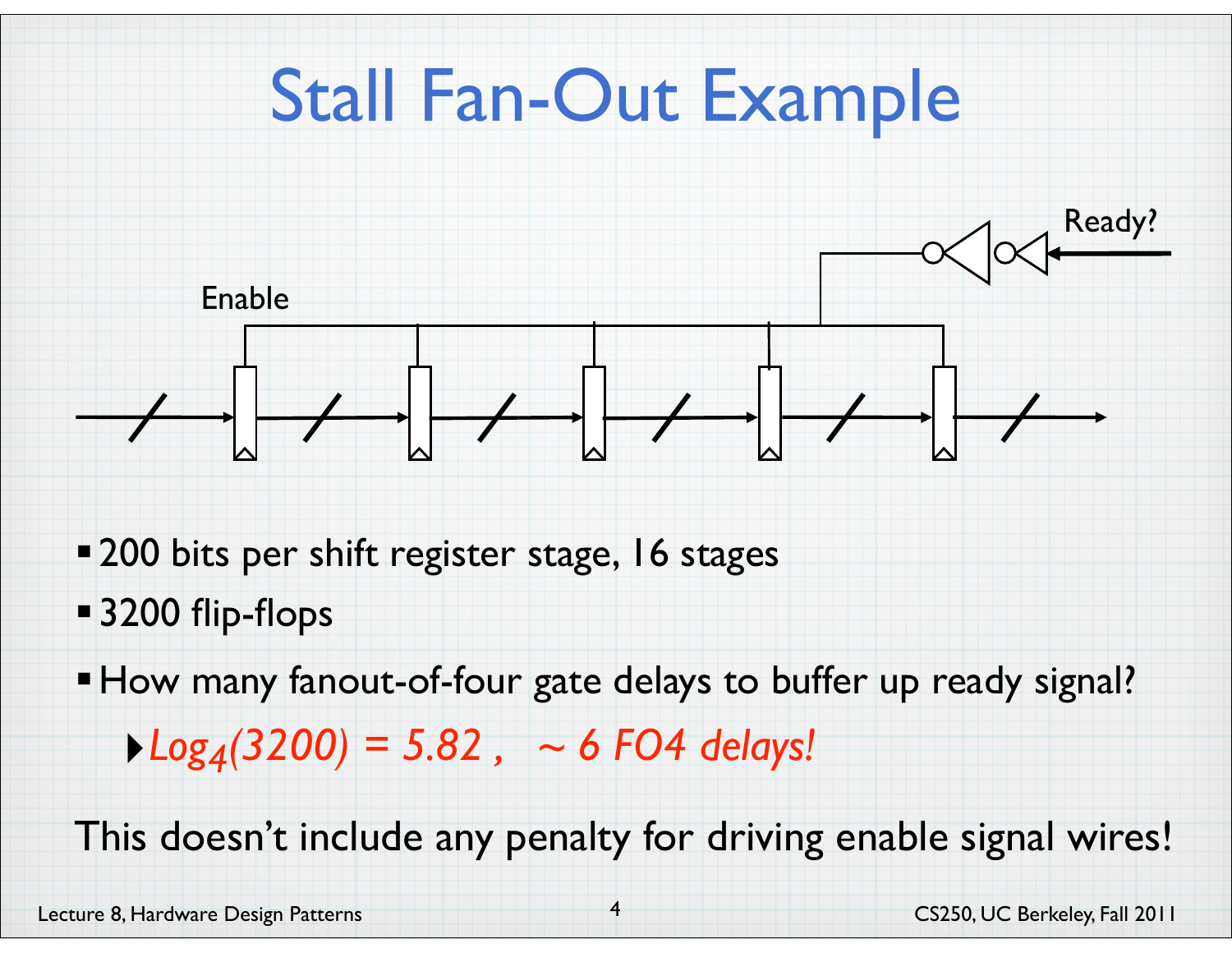### Loops Prevent Arbitrary Resizing



We could increase size of gates in ready logic block to reduce fan out required to drive ready signal to flop enables…

*But this increases load on flops, so they have to get bigger --- a vicious cycle!*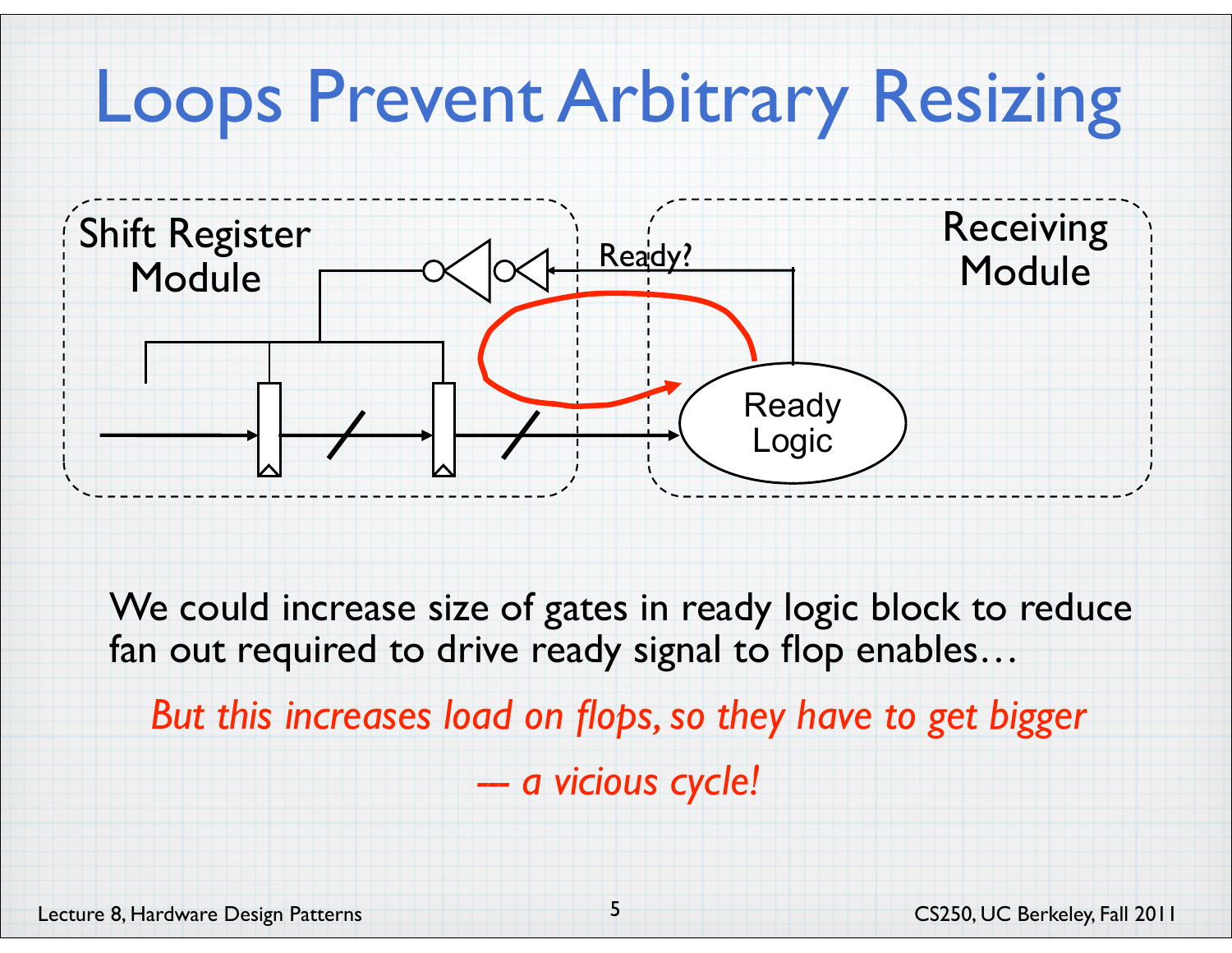### Second Complication: Input Bubbles

Sender doesn't have valid data every clock cycle, so empty "bubbles" inserted into pipeline

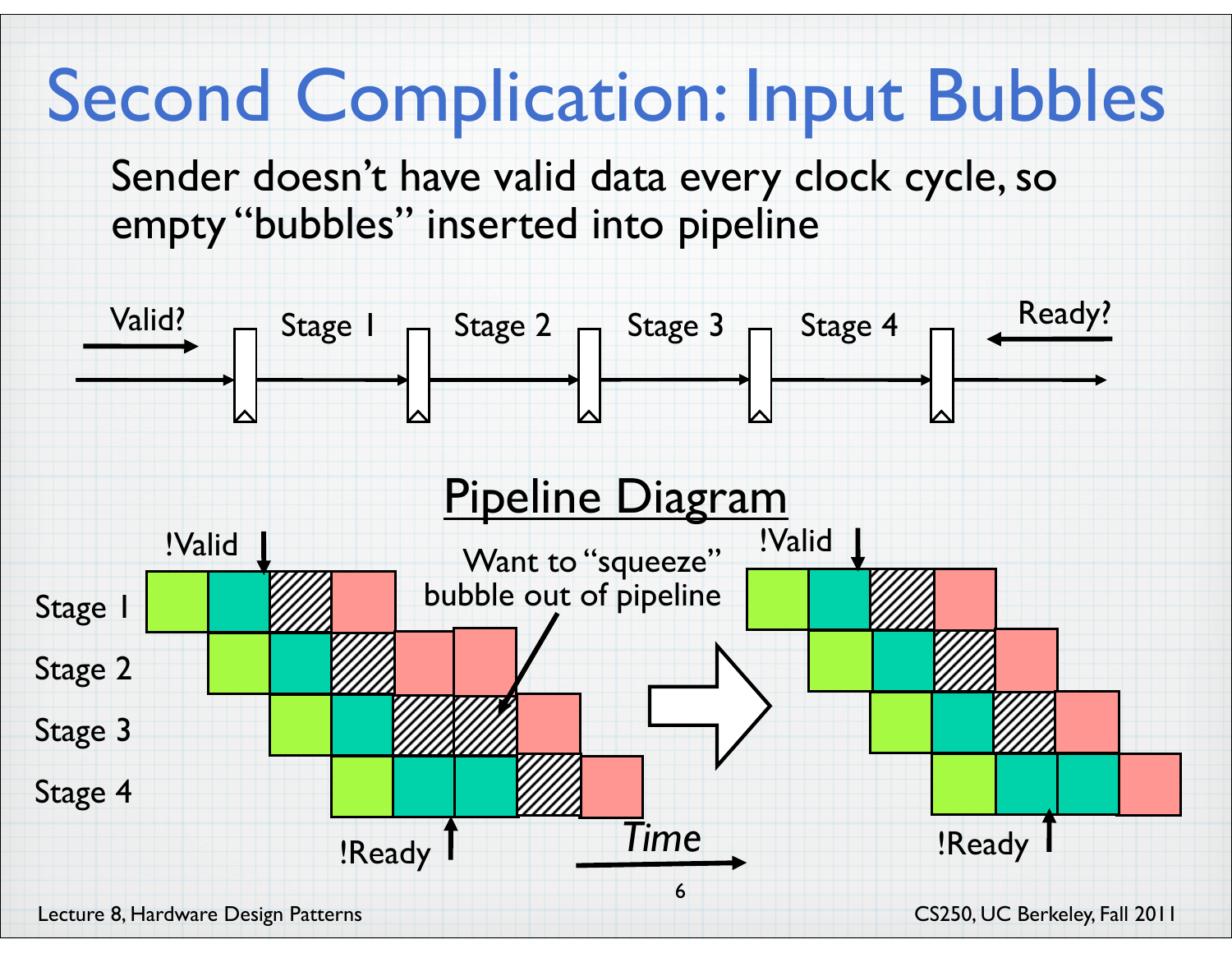## Logic to Squeeze Bubbles

Can move one stage to right if Ready asserted, or if there are any bubbles in stages to right of current stage



Fan-in of number of valid signals grows with number of stages

- Fan-out of each stage's valid signal grows with number of stages
- Longer combinational paths as number of pipeline stages grows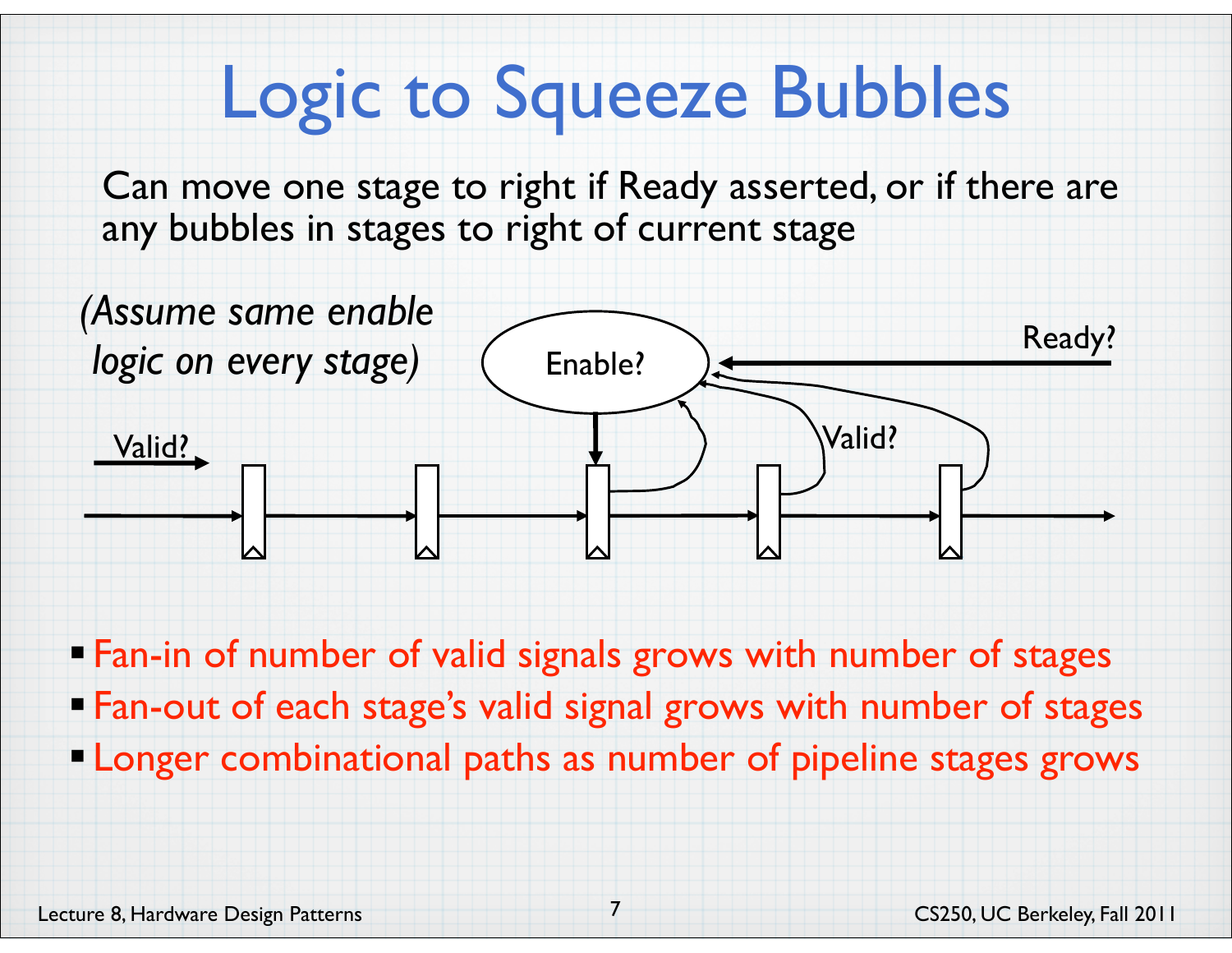## A Common Design Problem



The shift register is an abstraction of any synchronous pipelined block of logic that accepts input data and produces output data, where input and output might not be ready every clock cycle

How to manage growth in control logic complexity?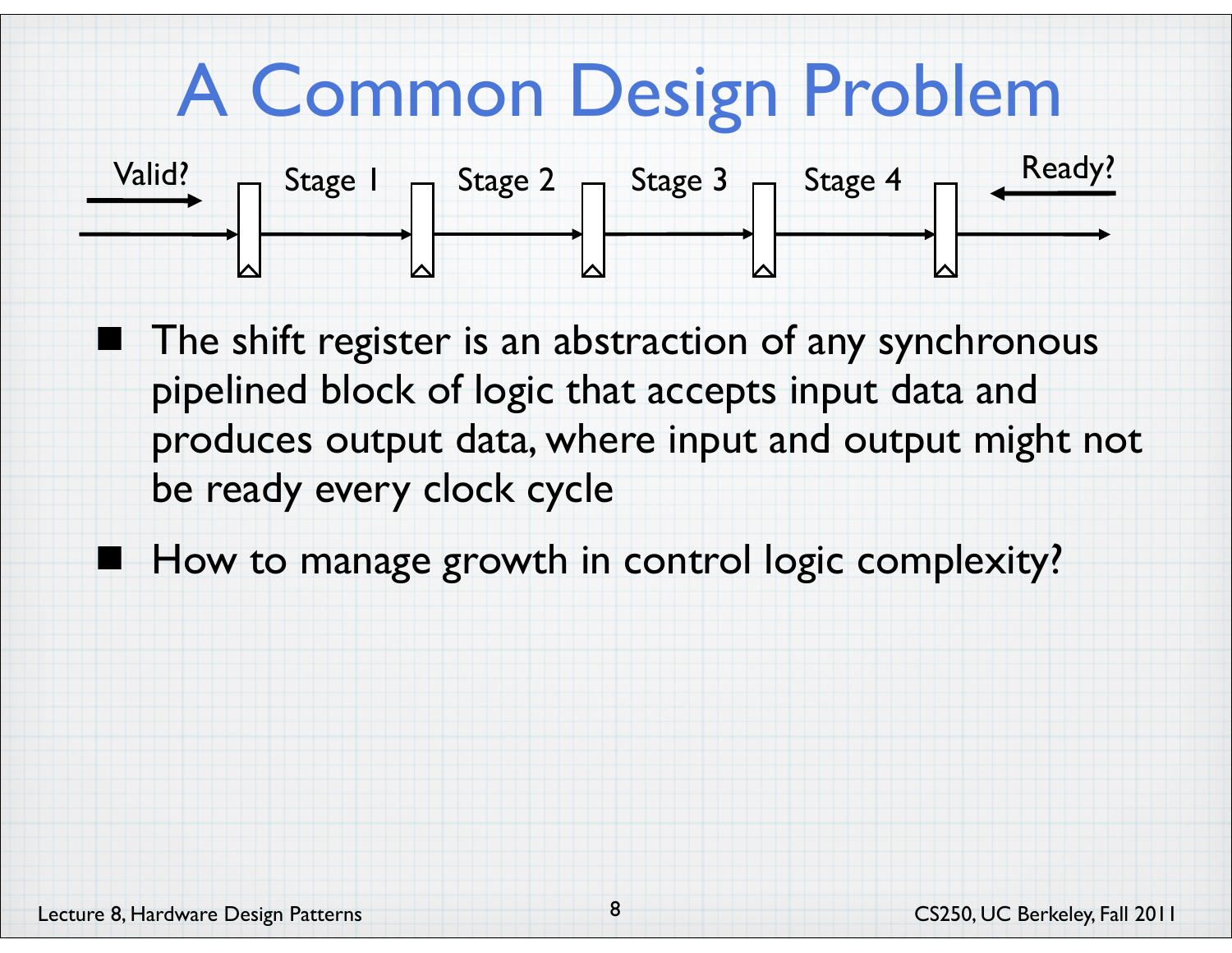### Solution: Decouple Units with FIFOs



- Pipeline only cares whether space in FIFO, not about whether consumer can take next value
- **Breaks combinational path between pipeline control logic and** consumer control logic
- For full throughput with decoupling, need at least two elements in FIFO
	- With only one element, have to ping-pong between pipeline enqueue and consumer dequeue
	- Allowing both enqueue and dequeue in same cycle to single-element FIFO destroys decoupling (back to a synchronous connection)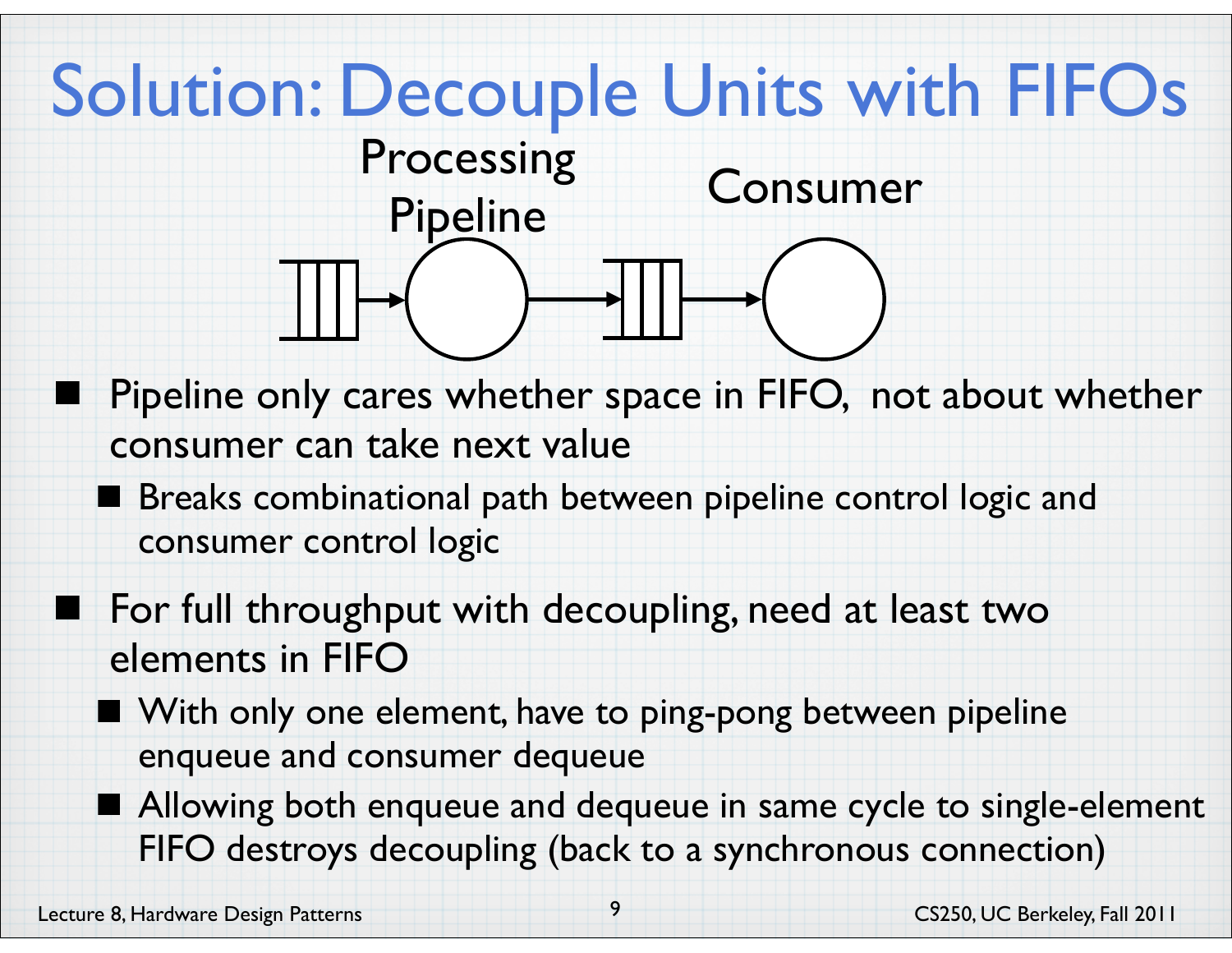## Decoupled Design Discipline

- 
- Many large digital designs are divided into local synchronous pipelines, or units, connected via decoupling FIFOs
- Approx. 10K-100K gates per unit
- Decoupled units may have different clocks
- In which case, need asynchronous FIFOs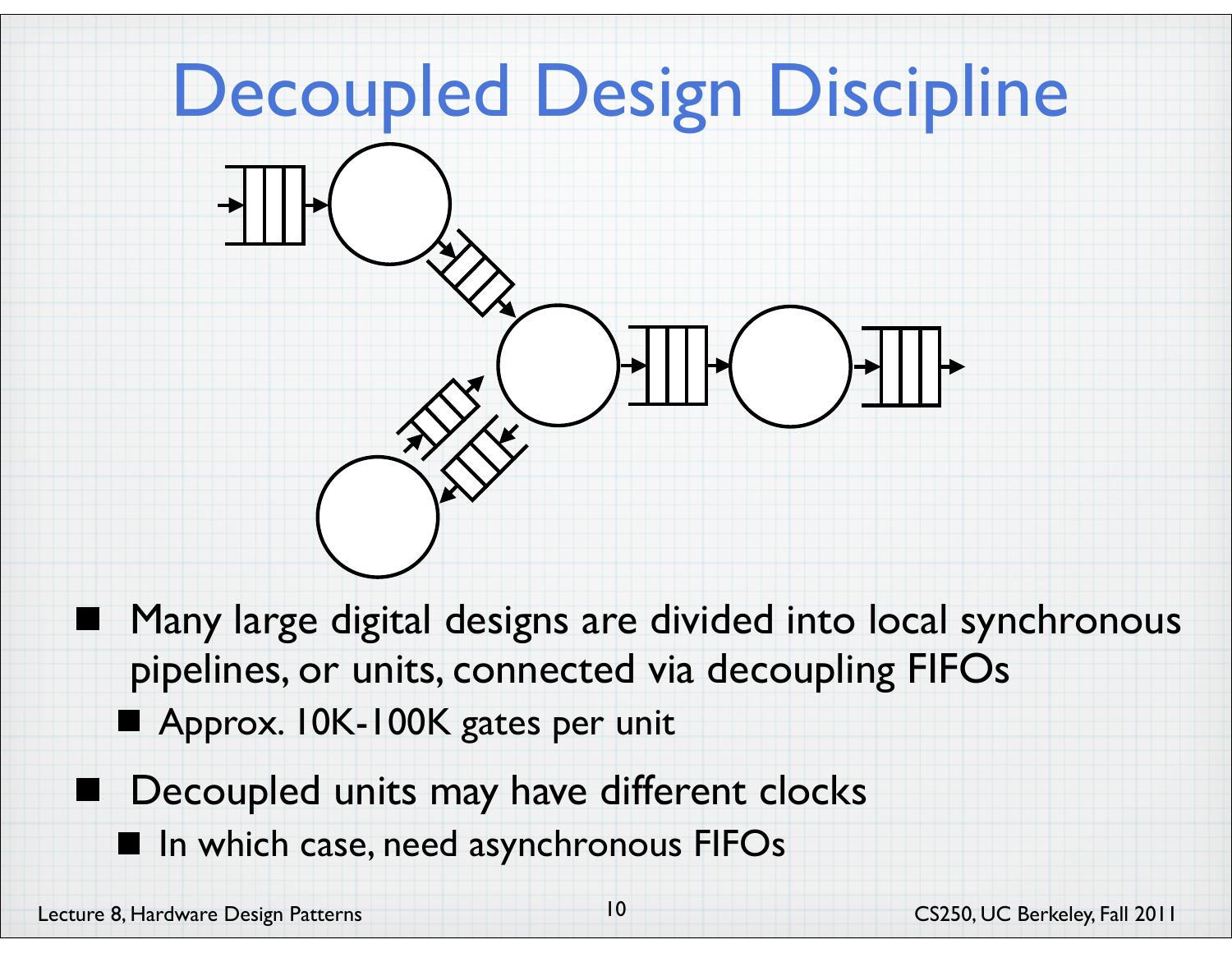### Hardware Design Patterns

- Decoupled units are an example of a *design pattern*
- Pattern: *Solution to a commonly recurring design problem*
- Idea of patterns and a "pattern language" first proposed for building architecture (Christopher Alexander)
- **T** "Pattern language" is an interlocking set of design patterns **Probably better named a "pattern hierarchy"**
- Alexander proposed single pattern language covering architecture from design of cities to design of roof caps
- **Patterns popular in software engineering ("Gang of** Four") and now being used in Par Lab ("Our Pattern Language (OPL)") to architect parallel software
	- This semester continues an experiment to see if we can teach hardware design using patterns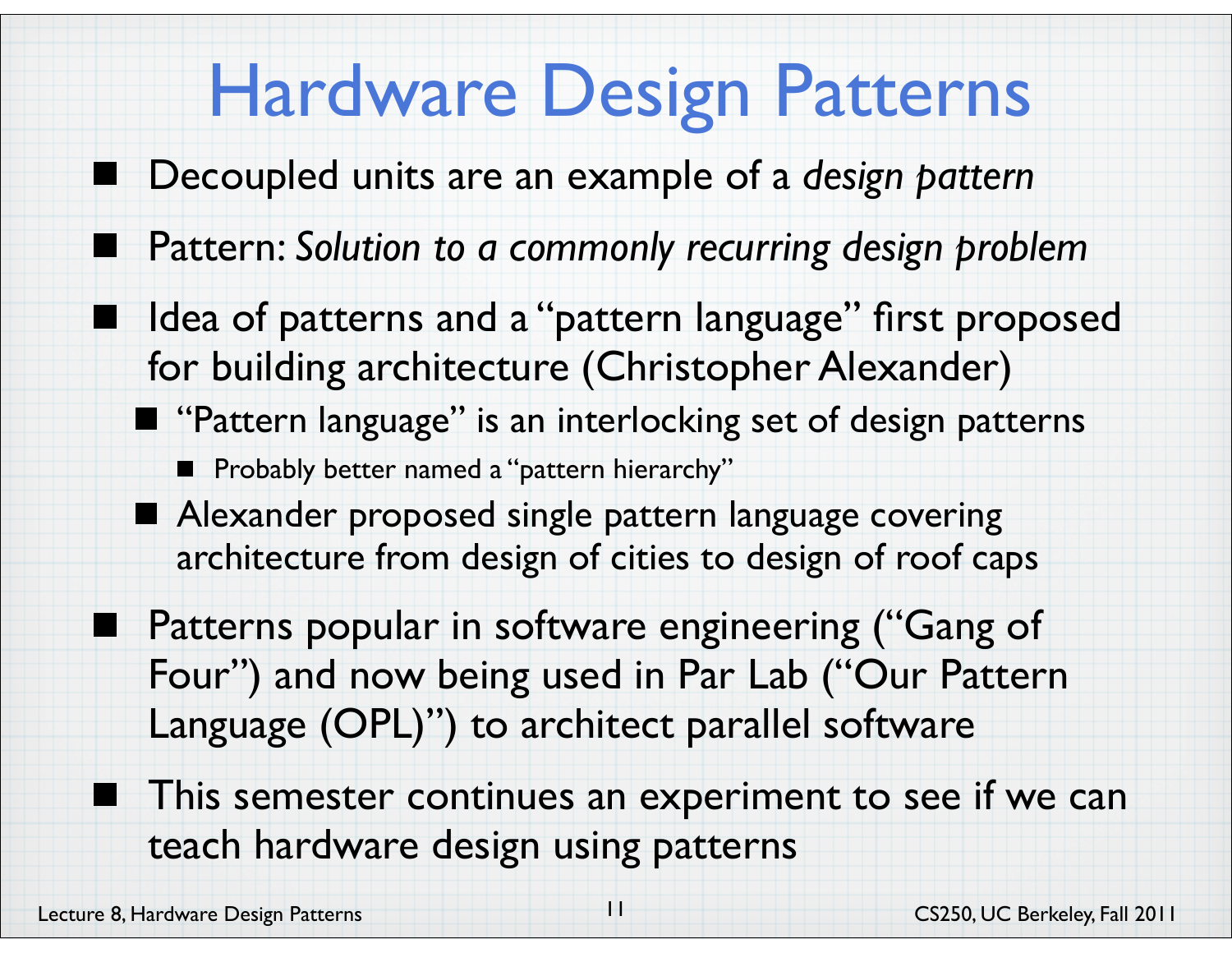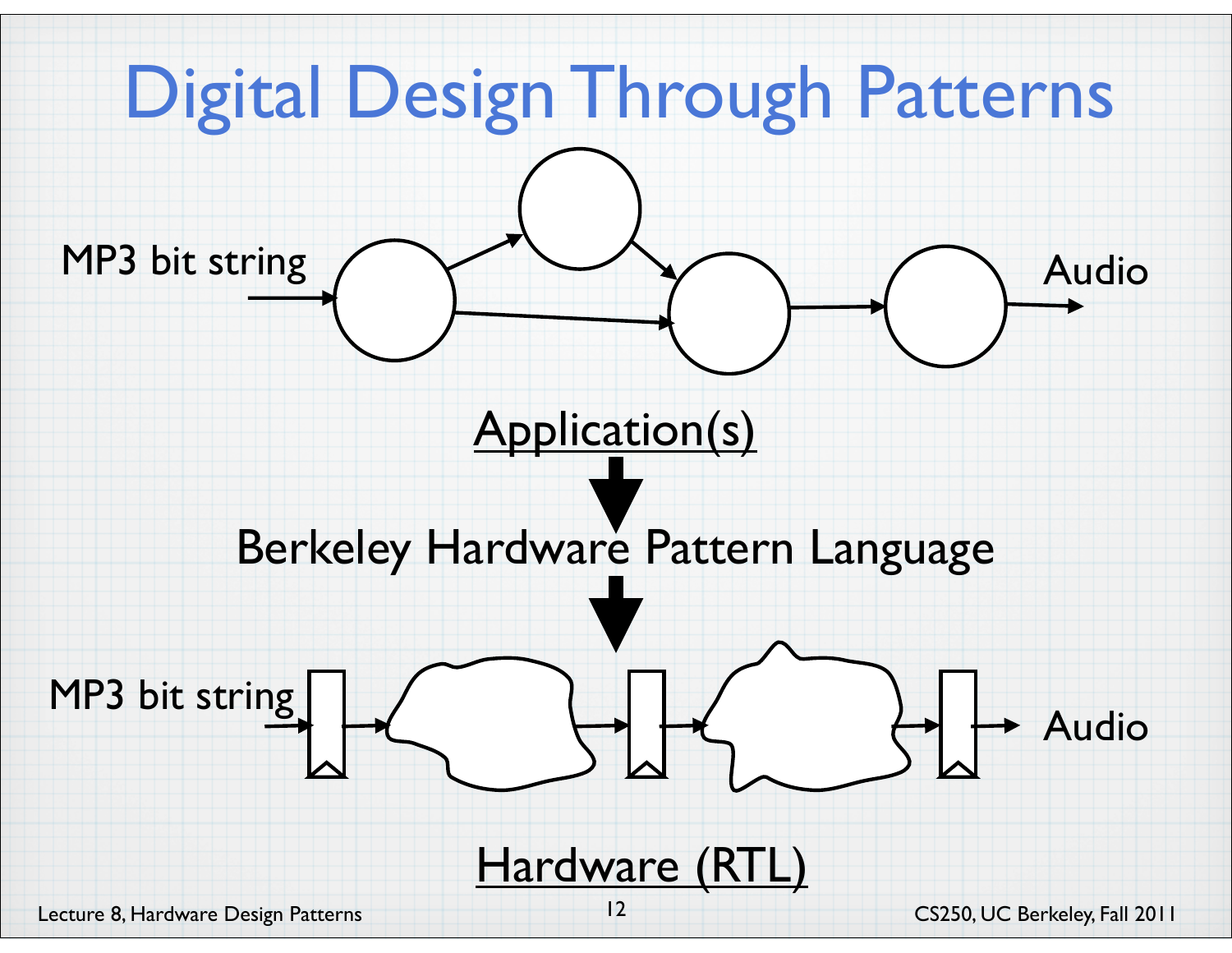### BHPL Goals

■ BHPL captures problem-solution pairs for creating hardware designs (machines) to execute applications

### **BHPL Non-Goals**

■ Doesn't describe applications themselves, only machines that execute applications and strategies for mapping applications onto machines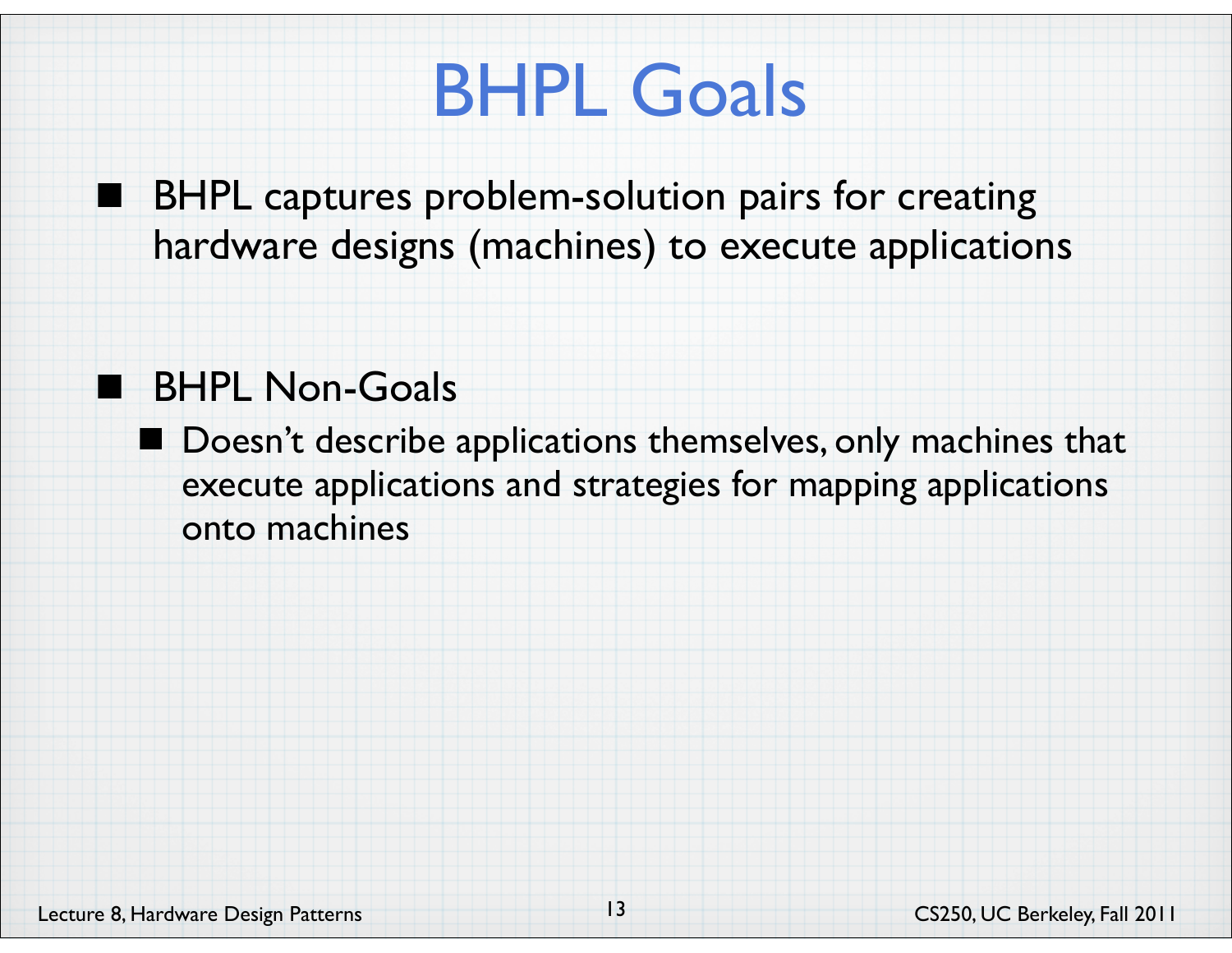### BHPL describes Machines not Applications

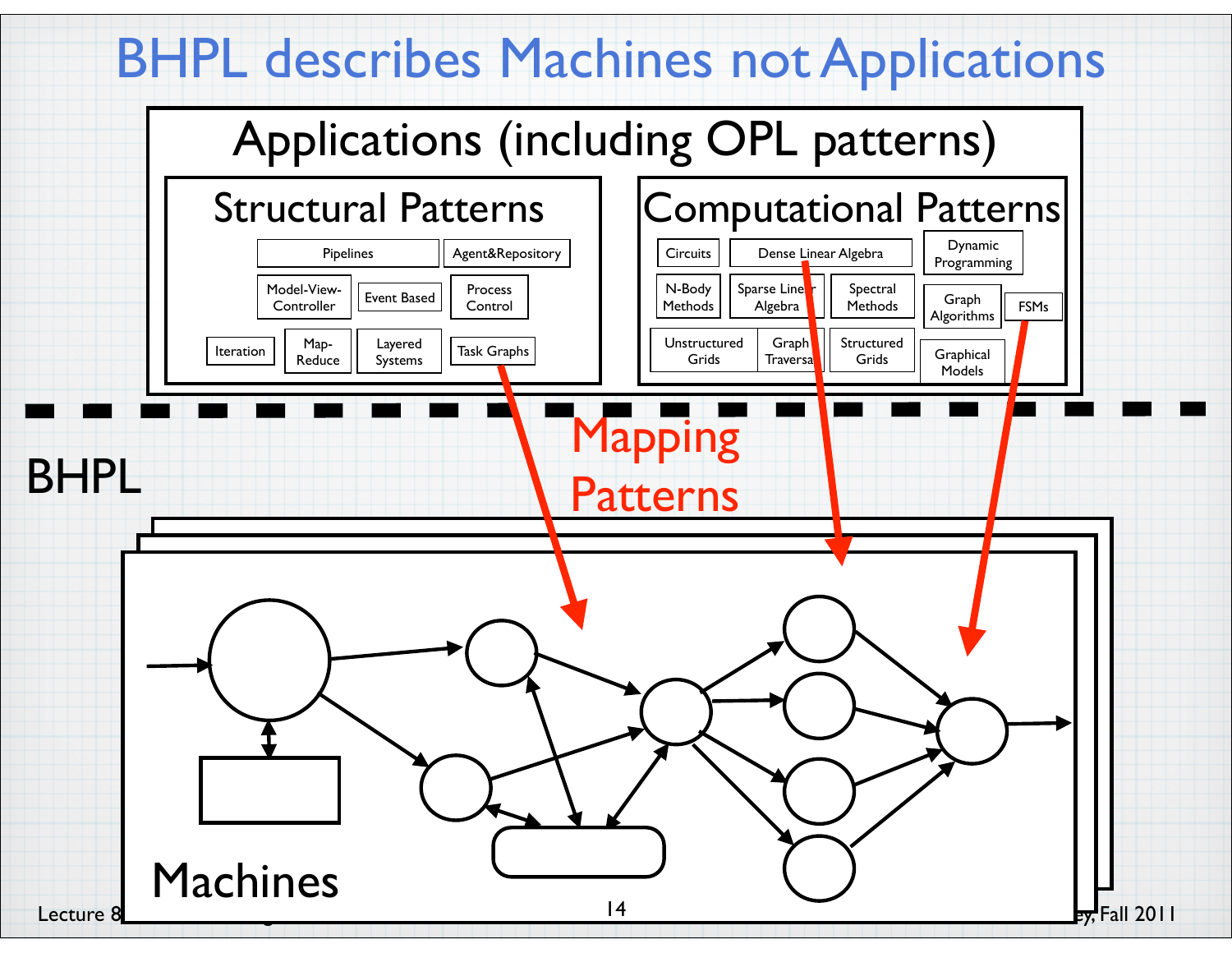# Vocabulary for Machines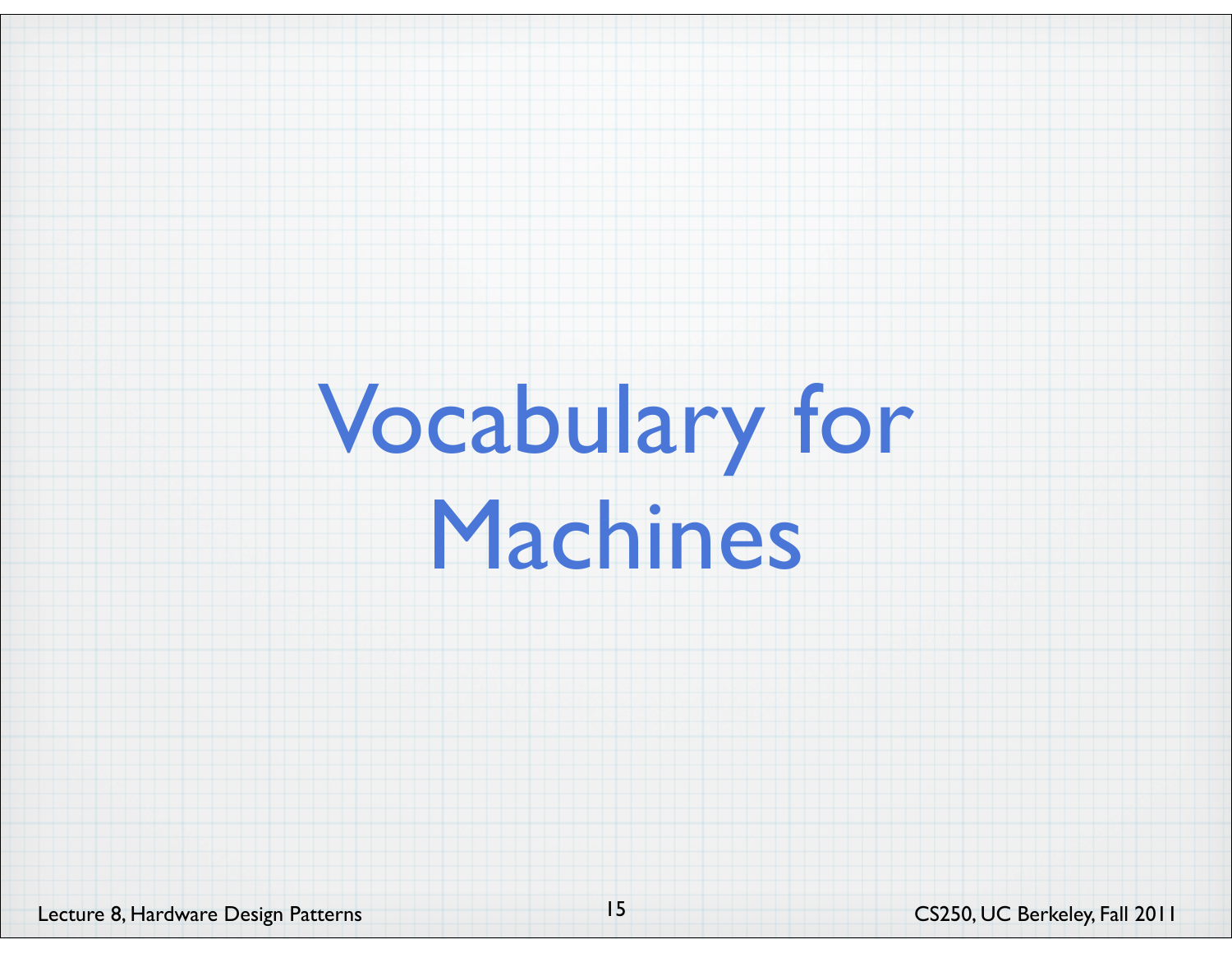## Why a Vocabulary?

- Need a standard graphical and textual language to describe the problems and solutions in our pattern language
	- Really just a consistent way of drawing and talking about block diagrams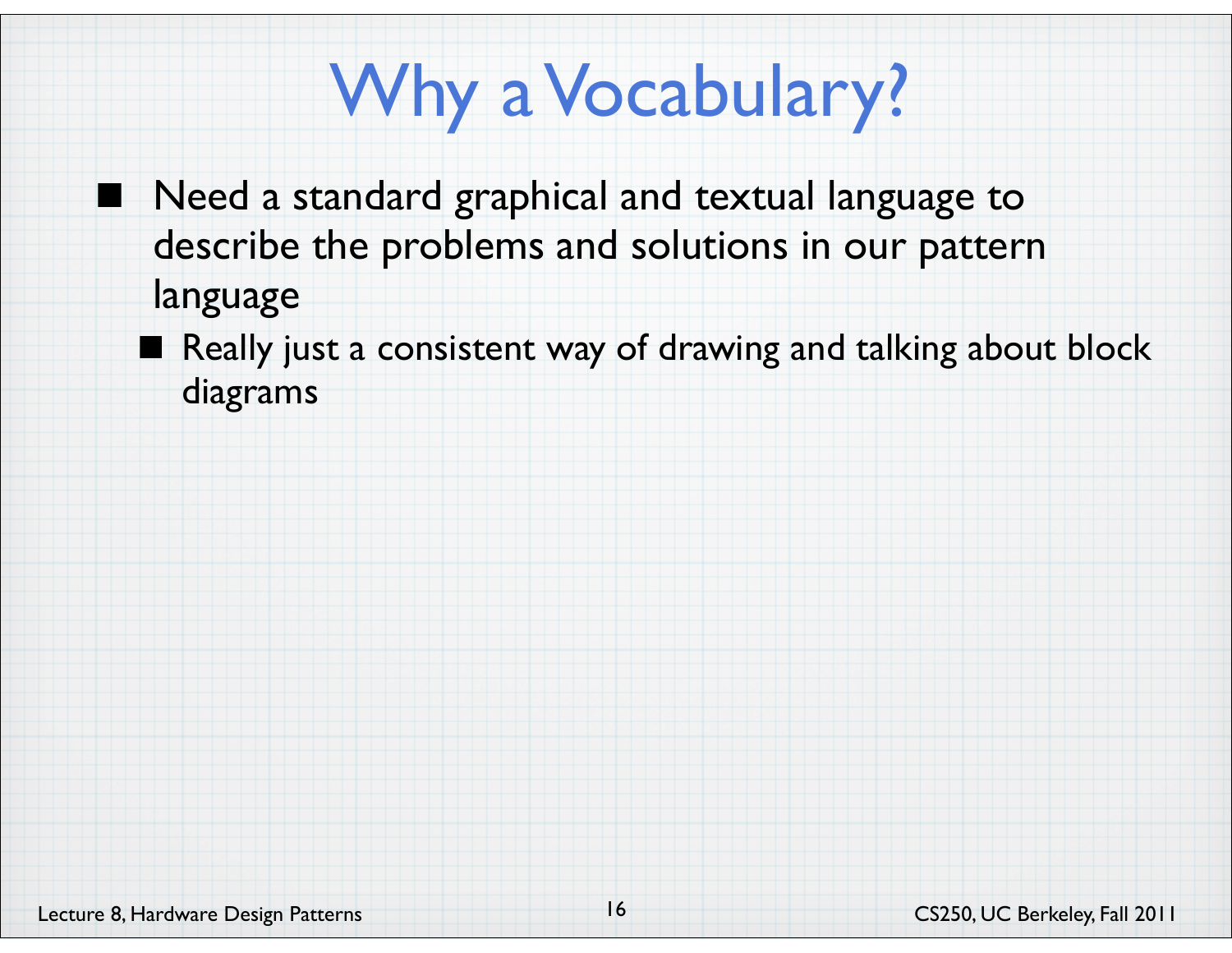## Machine Vocabulary

Machines described using a hierarchical structural decomposition

Units (generalized processing engines) Memories

Networks (connect multiple entities) **Channels (point-to-point connections)** (Memories, Networks, Channels are specialized Units)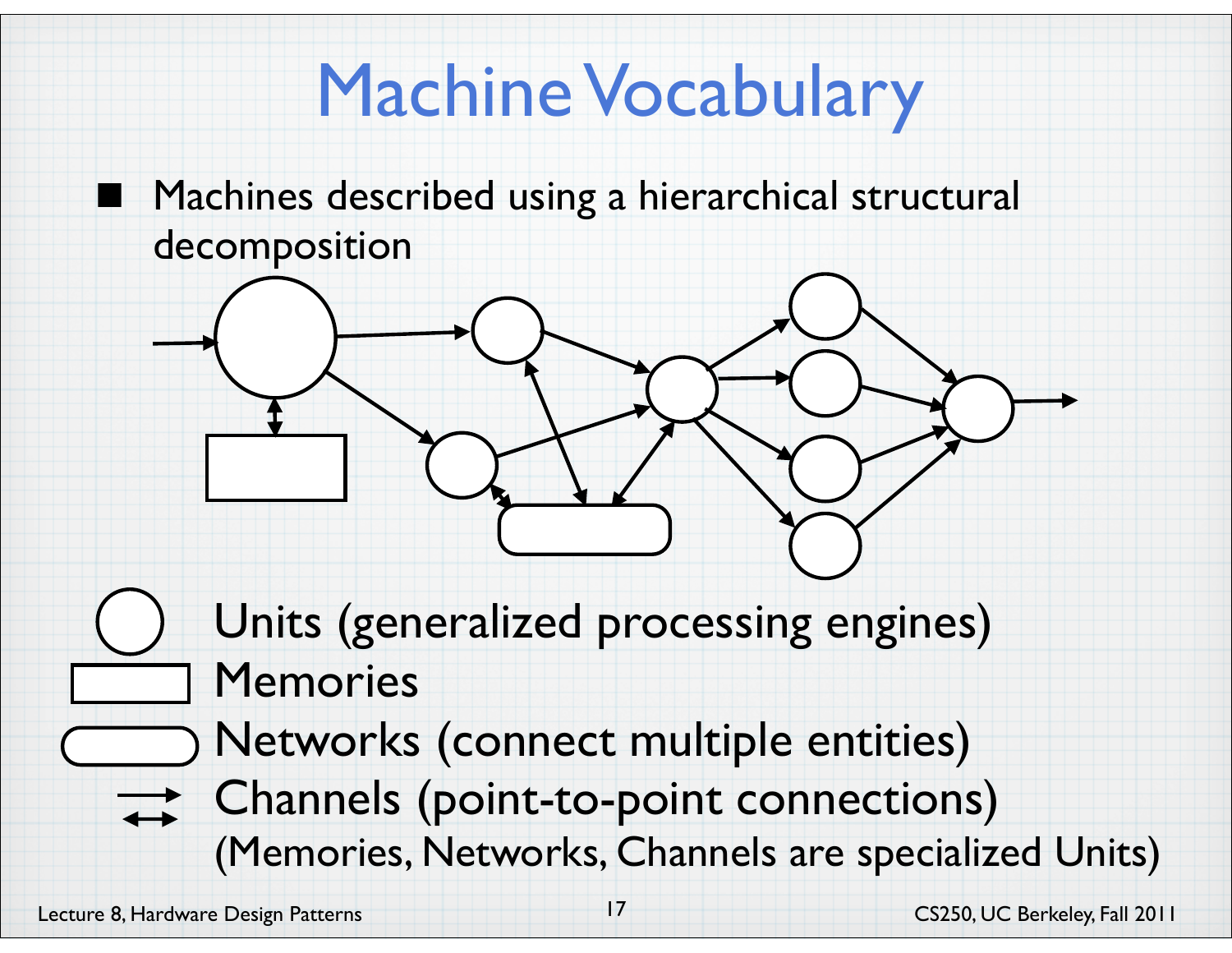## Unit types

- Memories, Networks, and Channels are also units, just with specialized symbol to convey their main intended purpose.
	- **Memories store data.** 
		- Networks connect multiple entities
	- **Channels are point-point communication paths**
- High-level channels show primary direction of information flow
	- Might have wires in other direction to handle flow-control etc.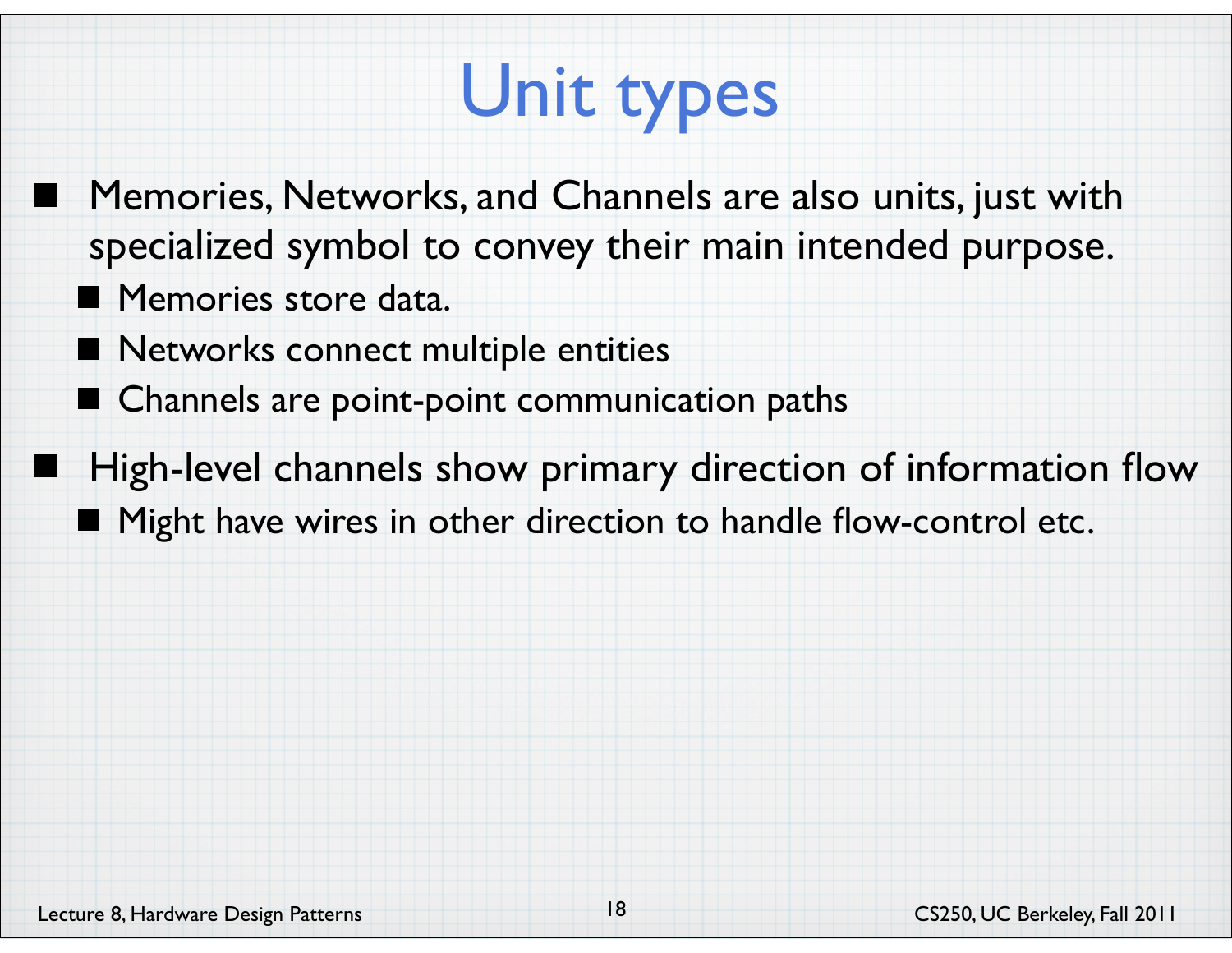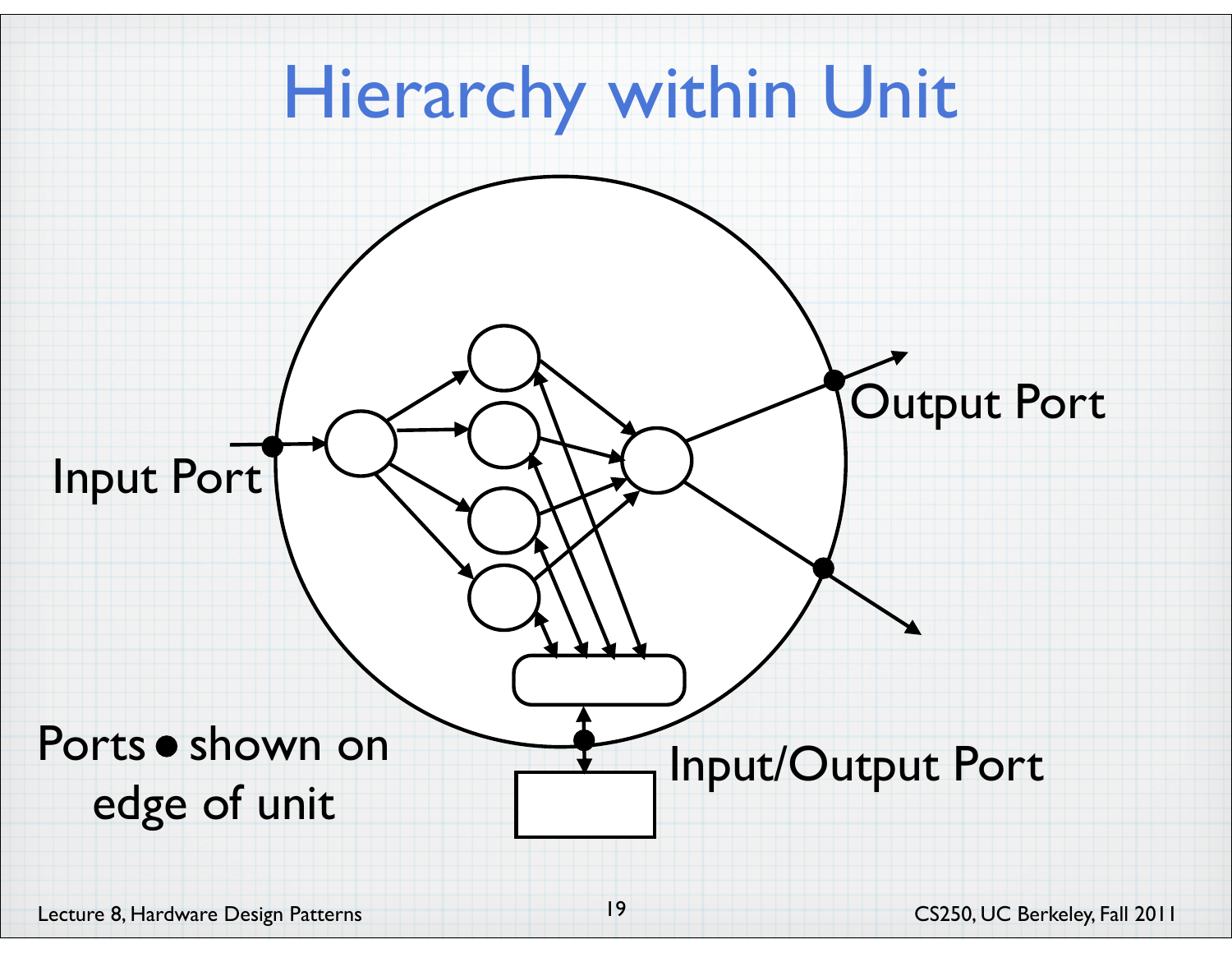### Hierarchy within Memory

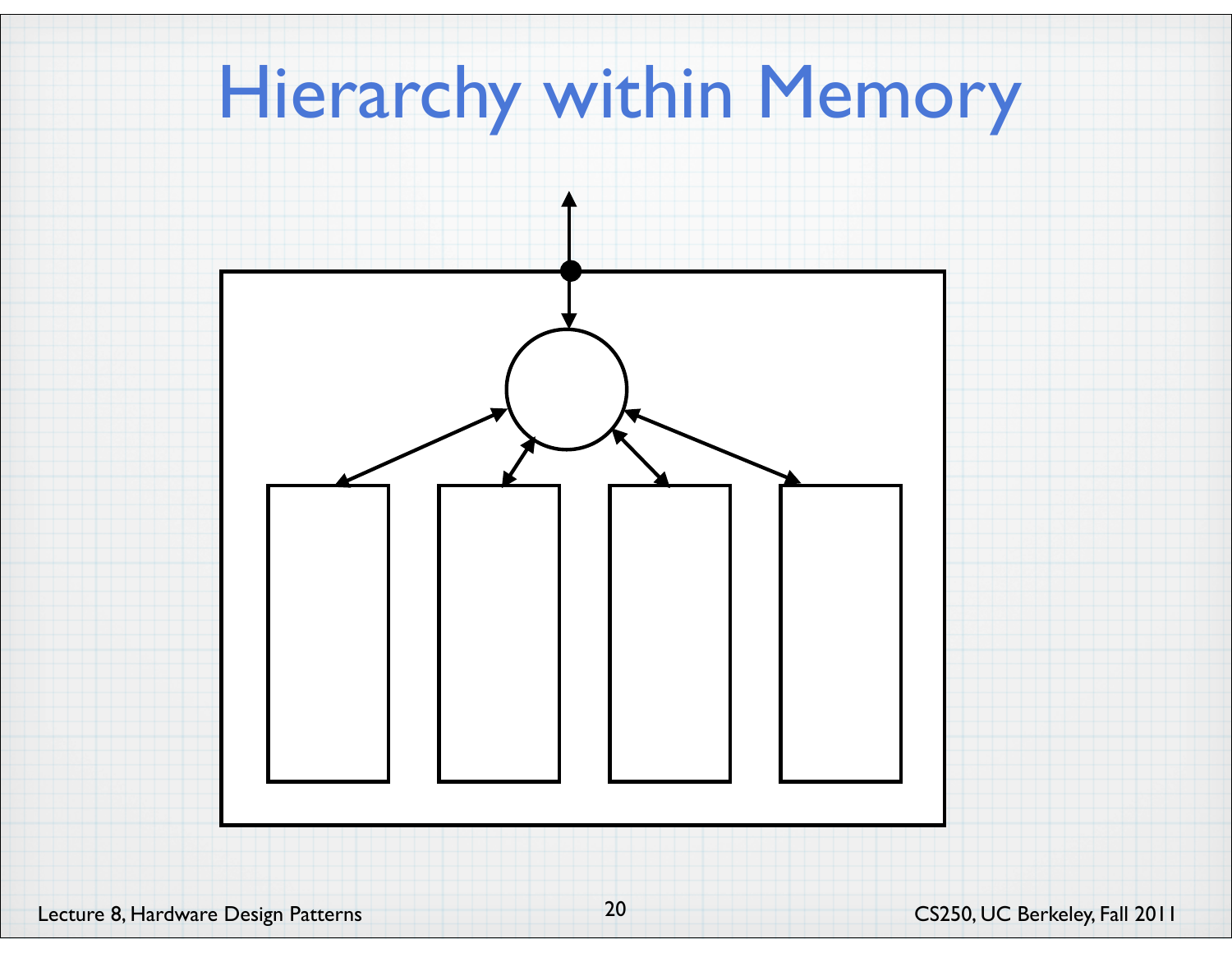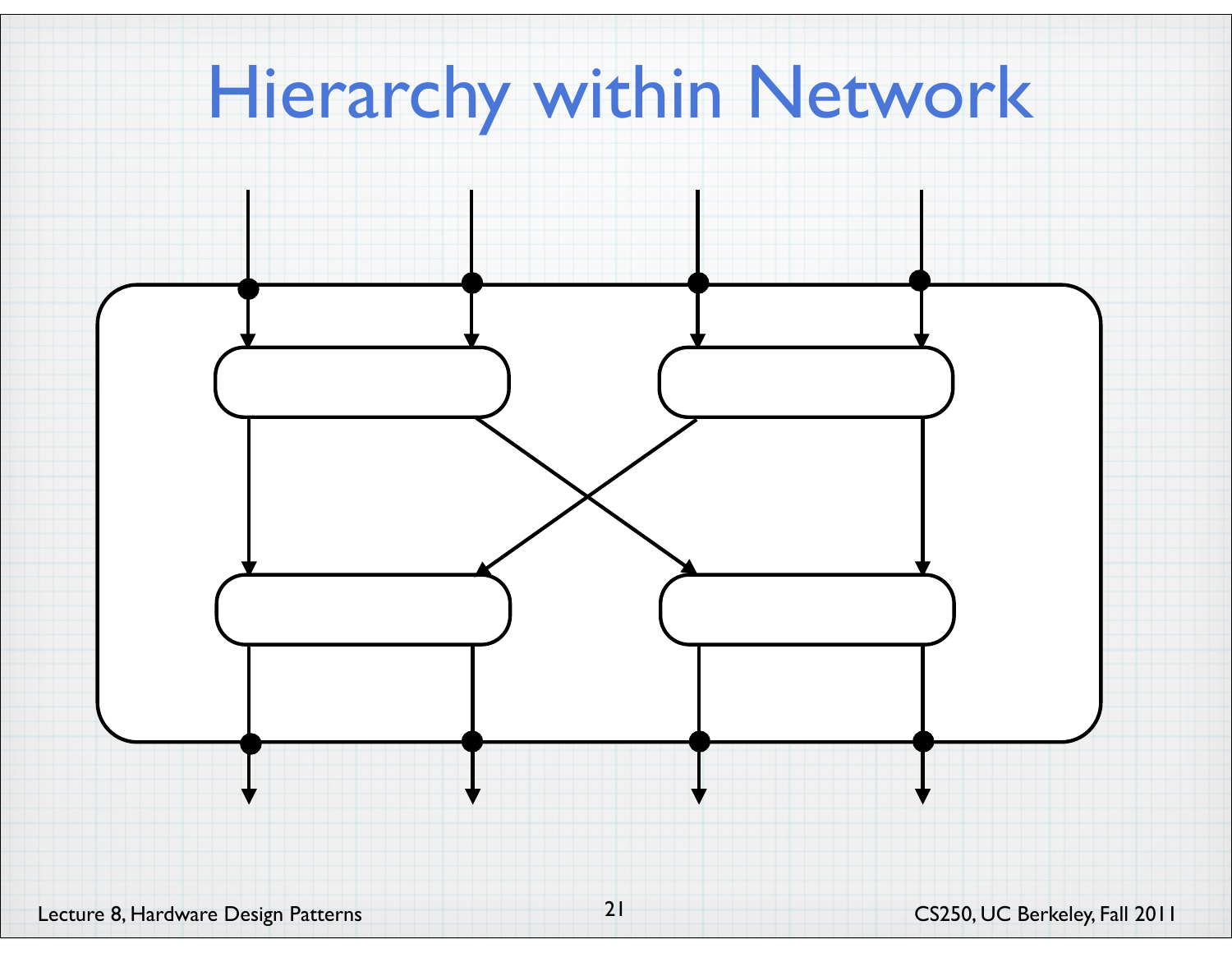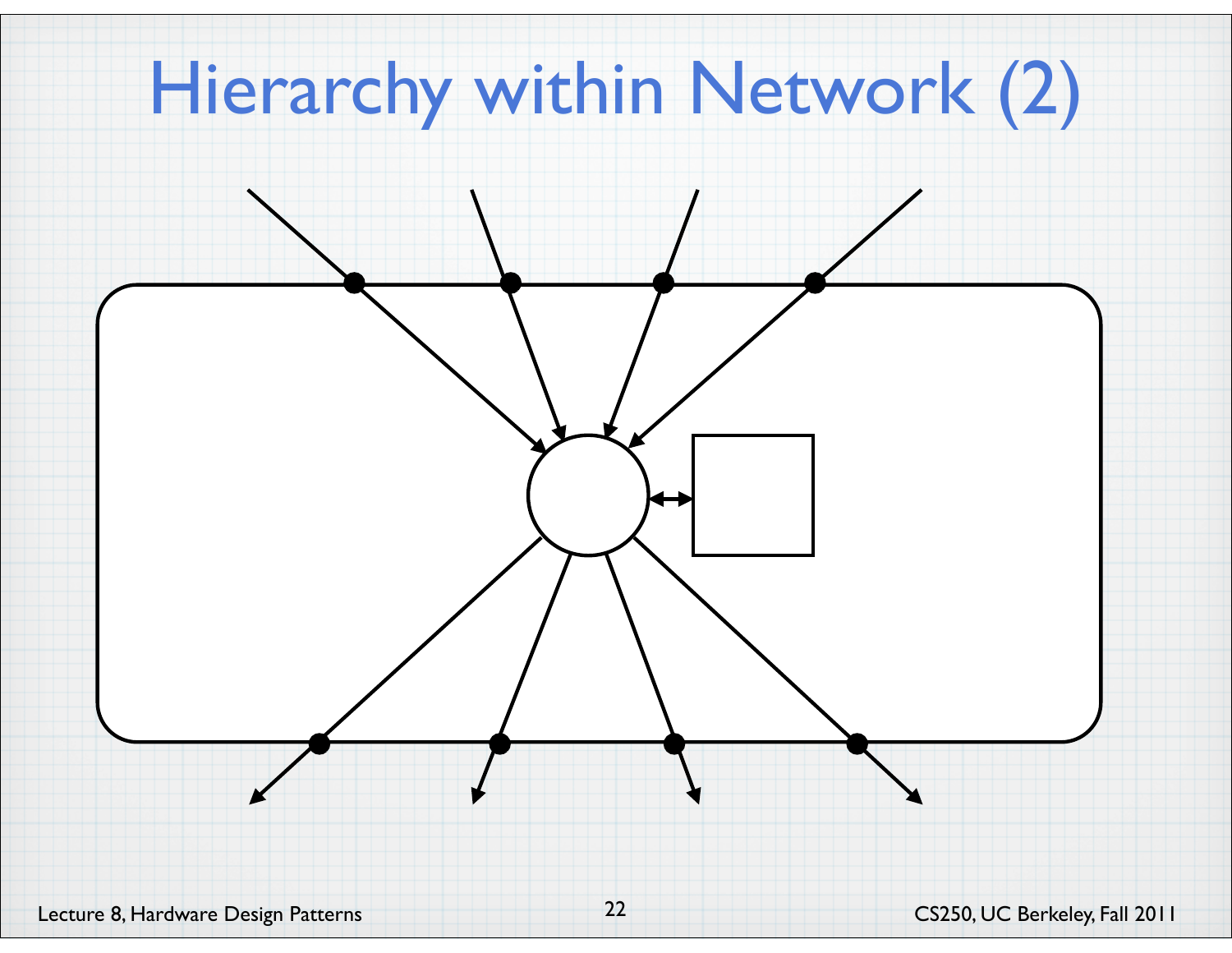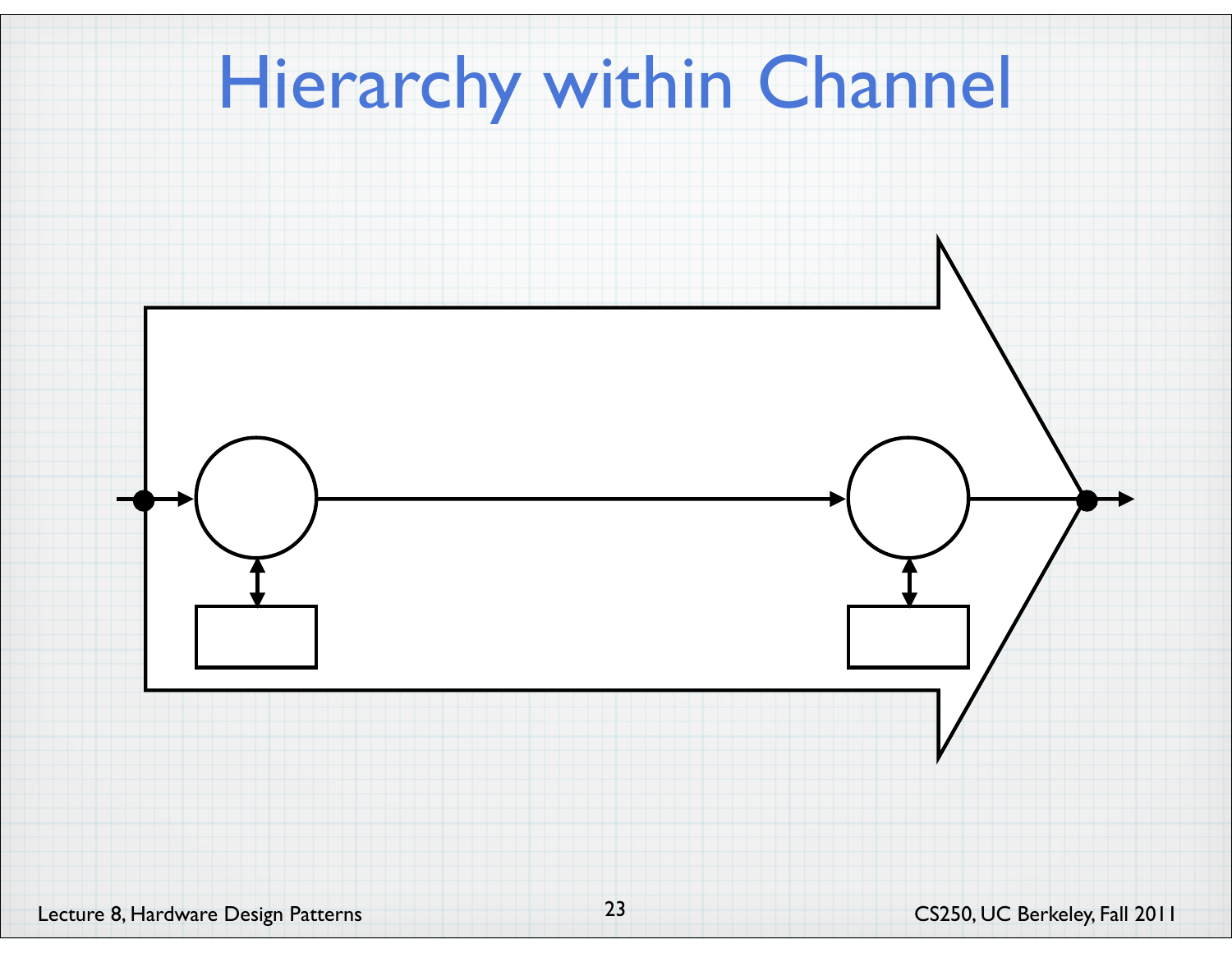### Unit-Transaction Level (UTL)

■ Our term for a high-level machine design, where system broken up into decoupled communicating units, and where we can understand system functionality as sequences of transactions performed by each unit ■ i.e., can single-step entire system, one transaction at a time

**This higher level description admits various mappings** into RTL with different cycle timings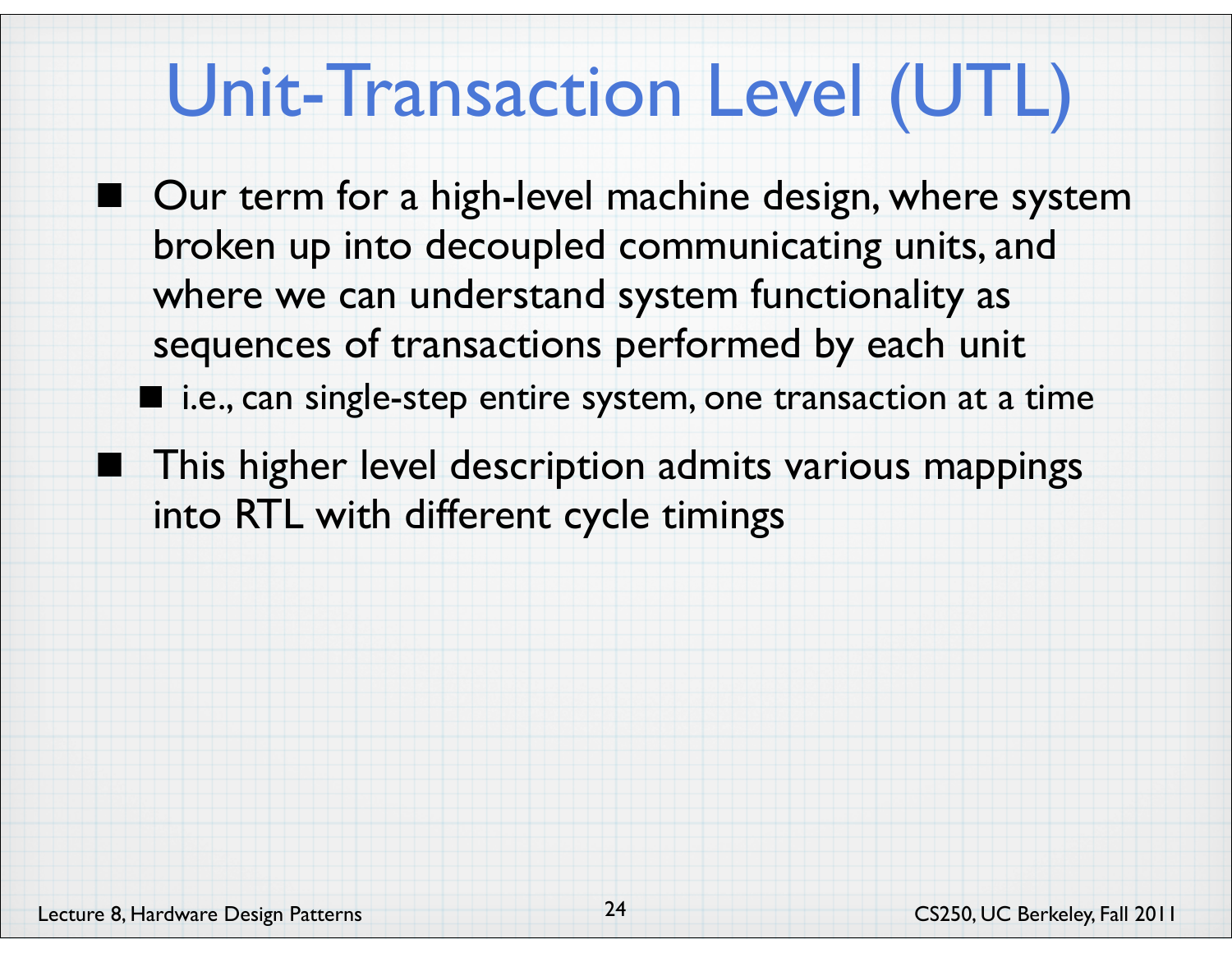### Refine UTL design to RTL

- All units are eventually mapped into digital hardware, i.e., ultimately describable as a finite-state machine (FSM)
	- Different ways of factoring out the FSM description of a unit
		- Structural decomposition into hierarchical sub-units
		- Decompose functionality into control + datapath
- All factorings are equivalent, so pick factoring that best explains what unit does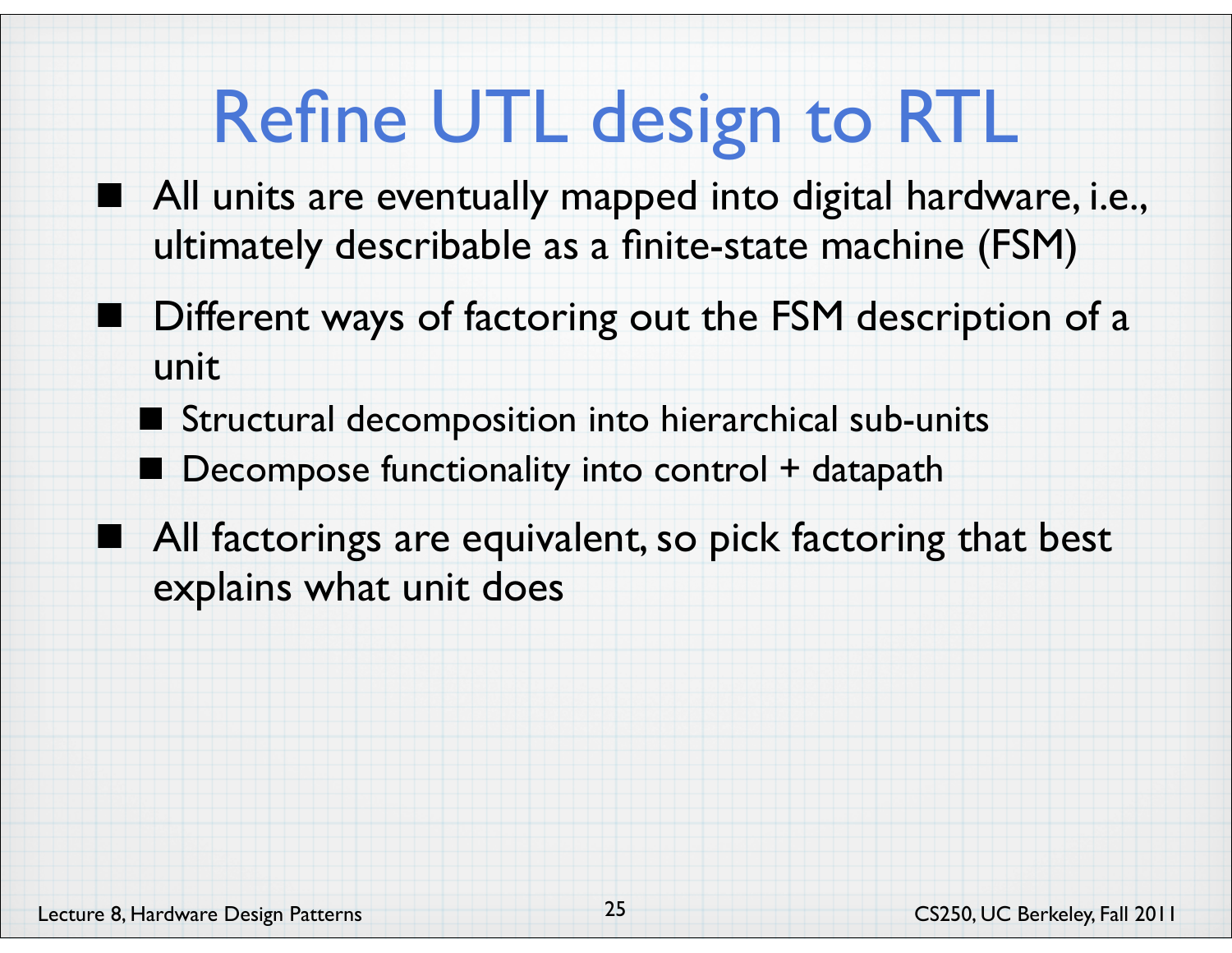### Unit with Synchronous Control



- **Notai** When there is only a single state machine controlling operation of a unit
- Diamond represents unit-level controller, implied control connections to all other components (datapaths + memories) in unit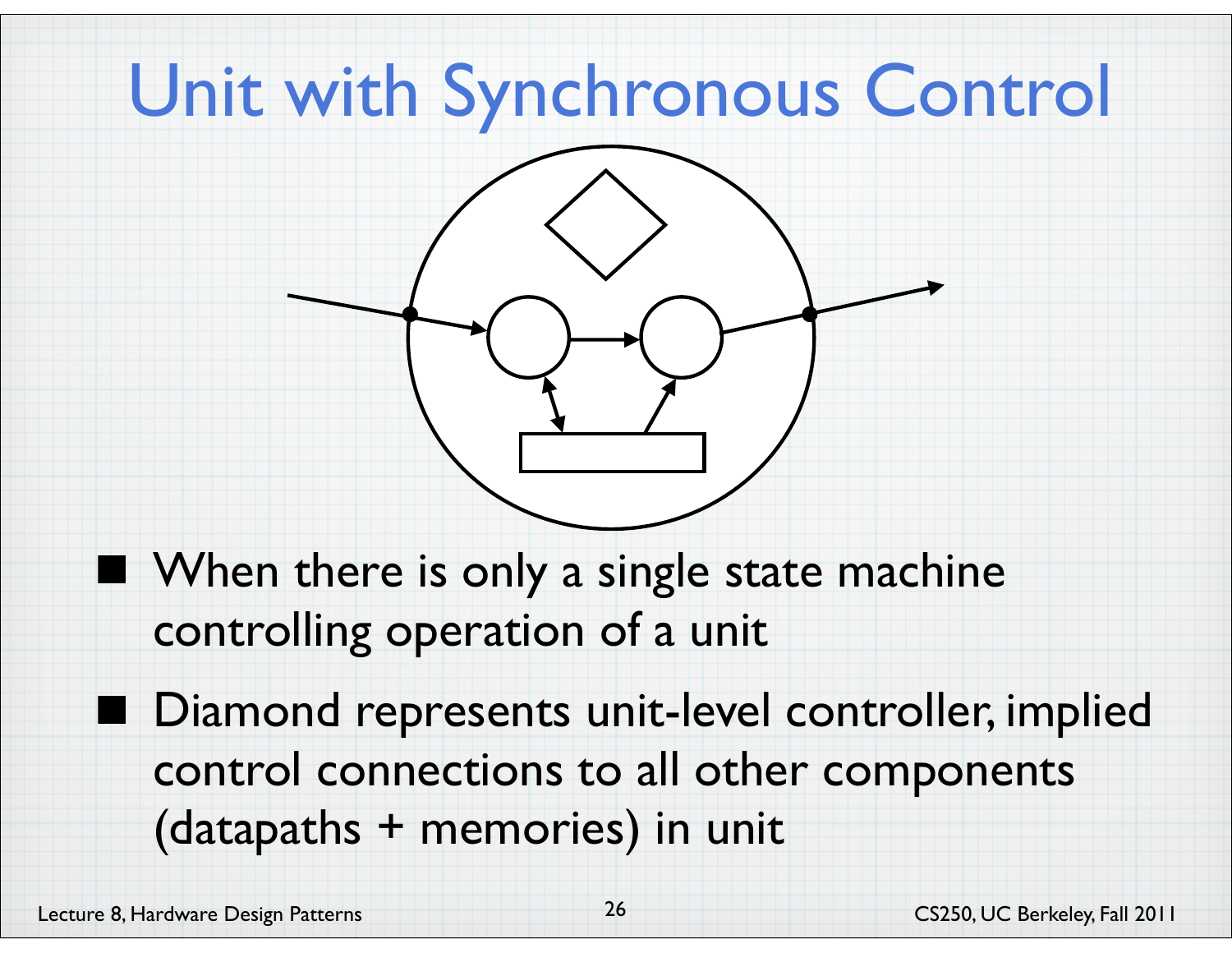### Leaf-Level Hardware



### • Conventional schematic notation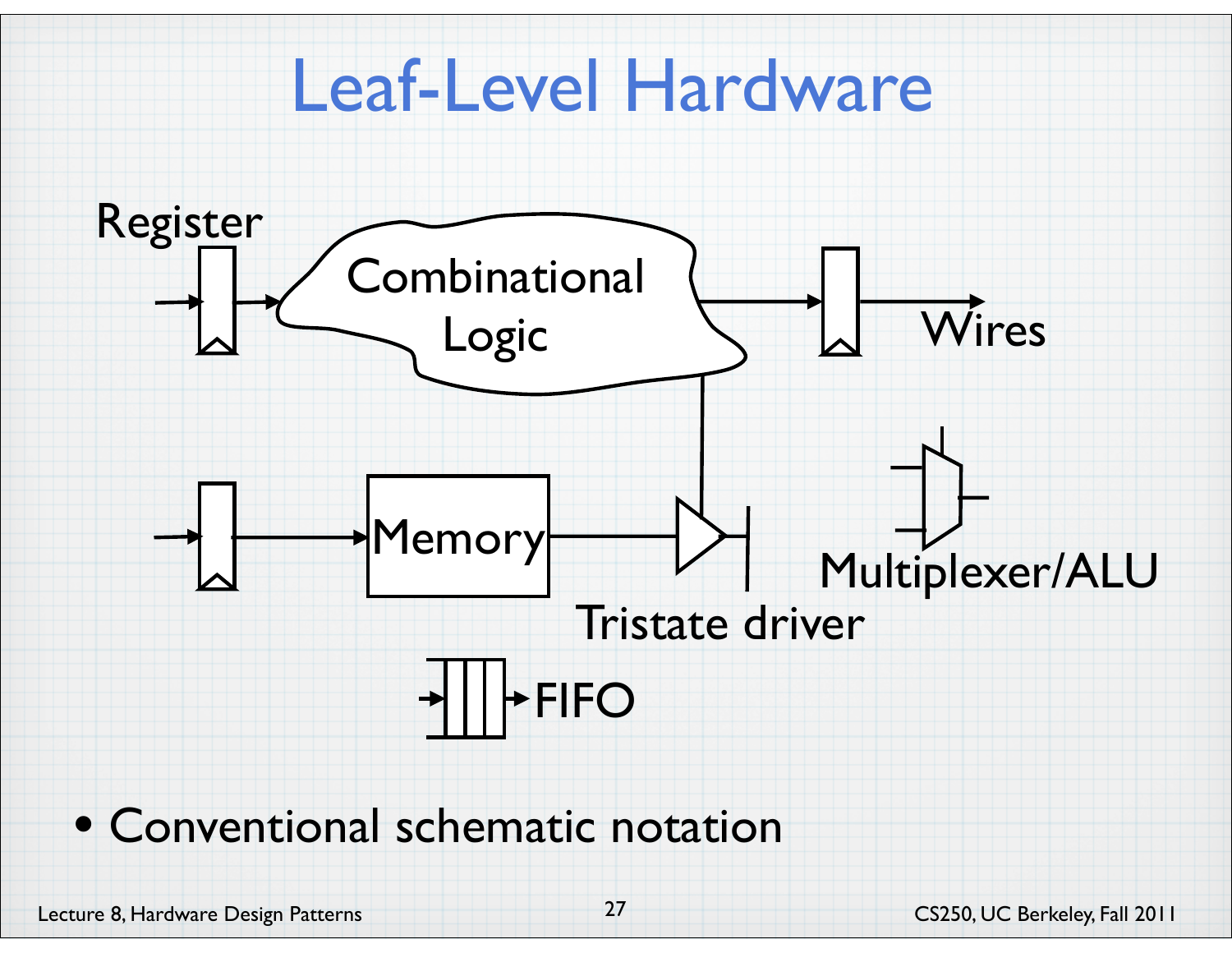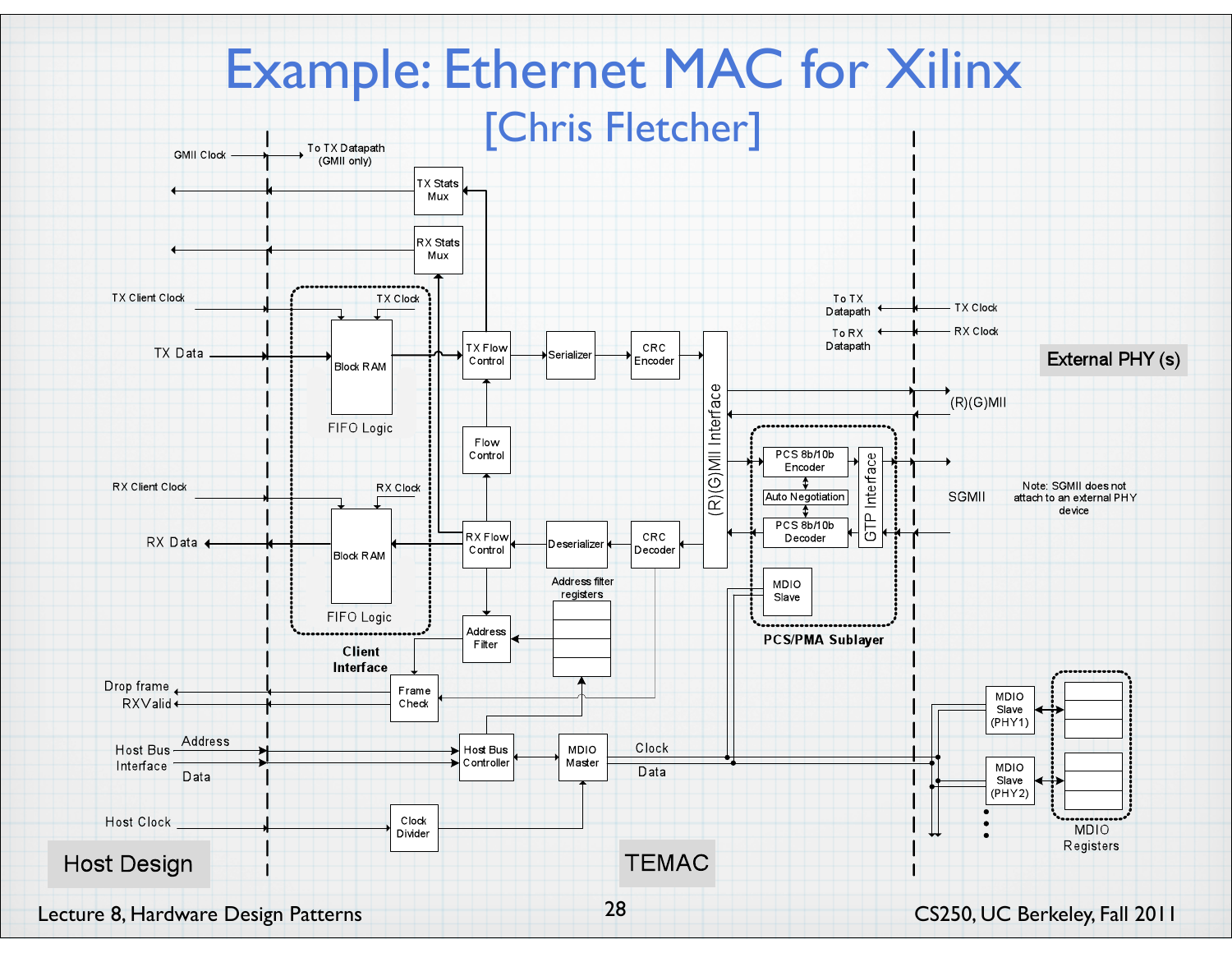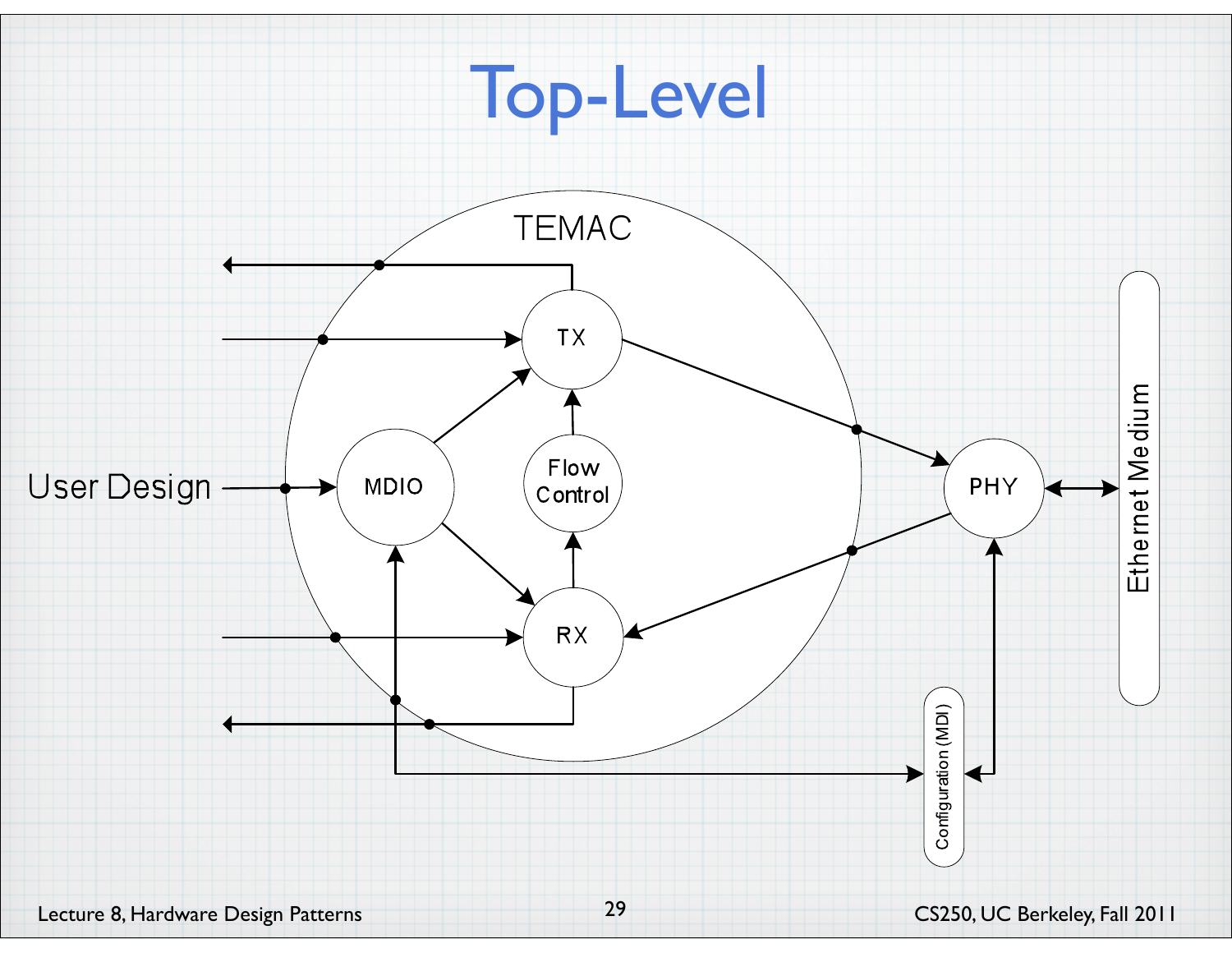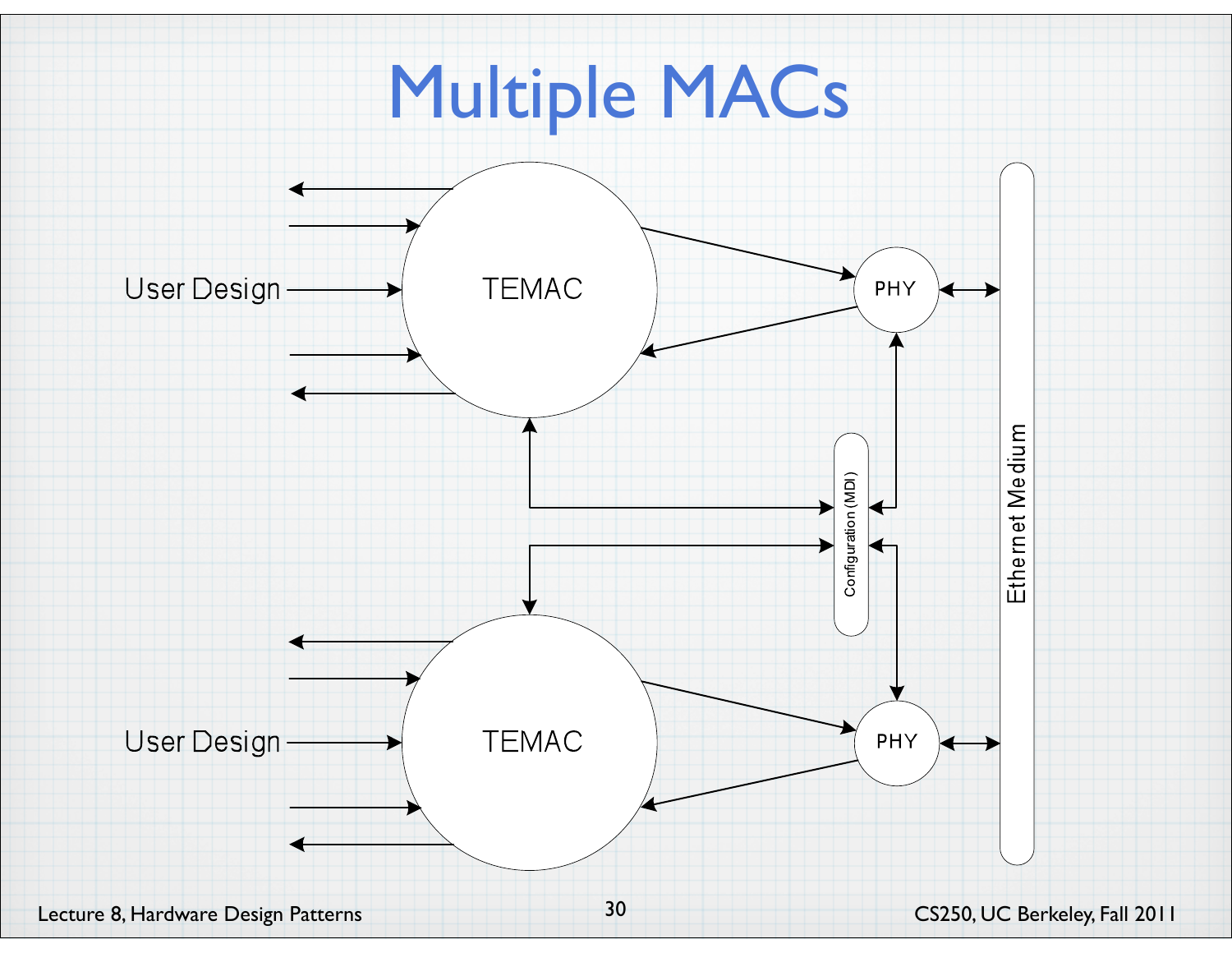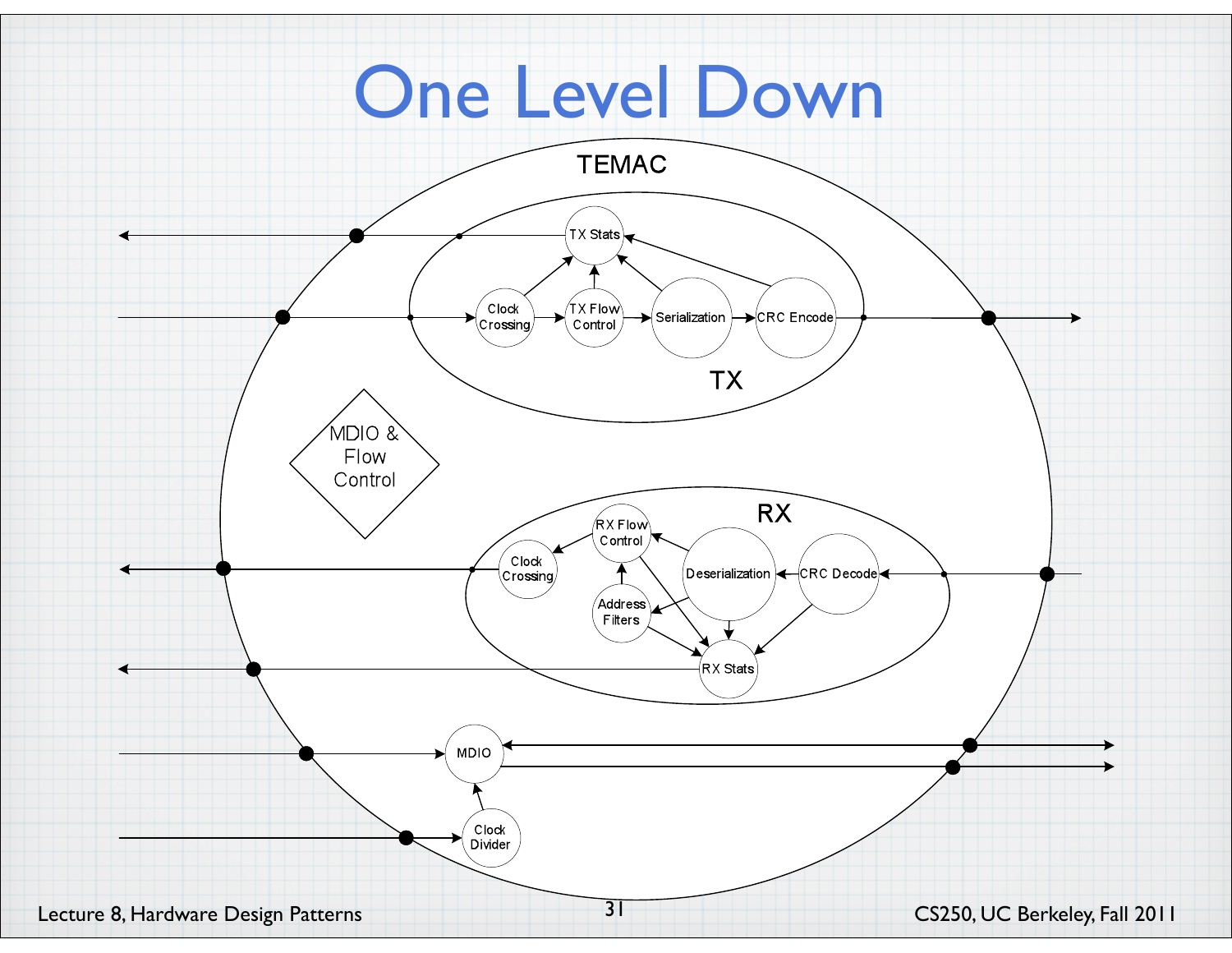### Low-Level Building Blocks

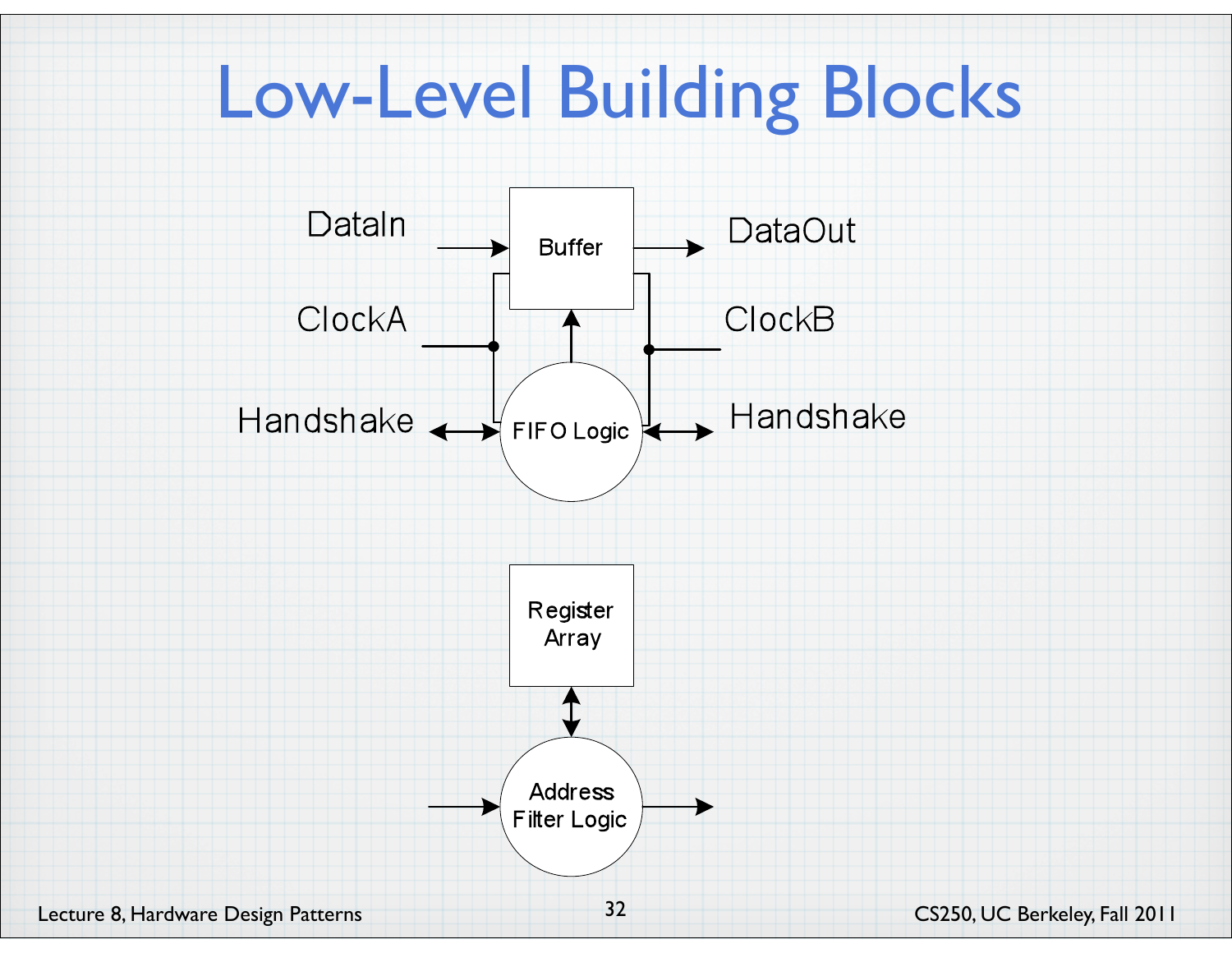# Berkeley Hardware Pattern Language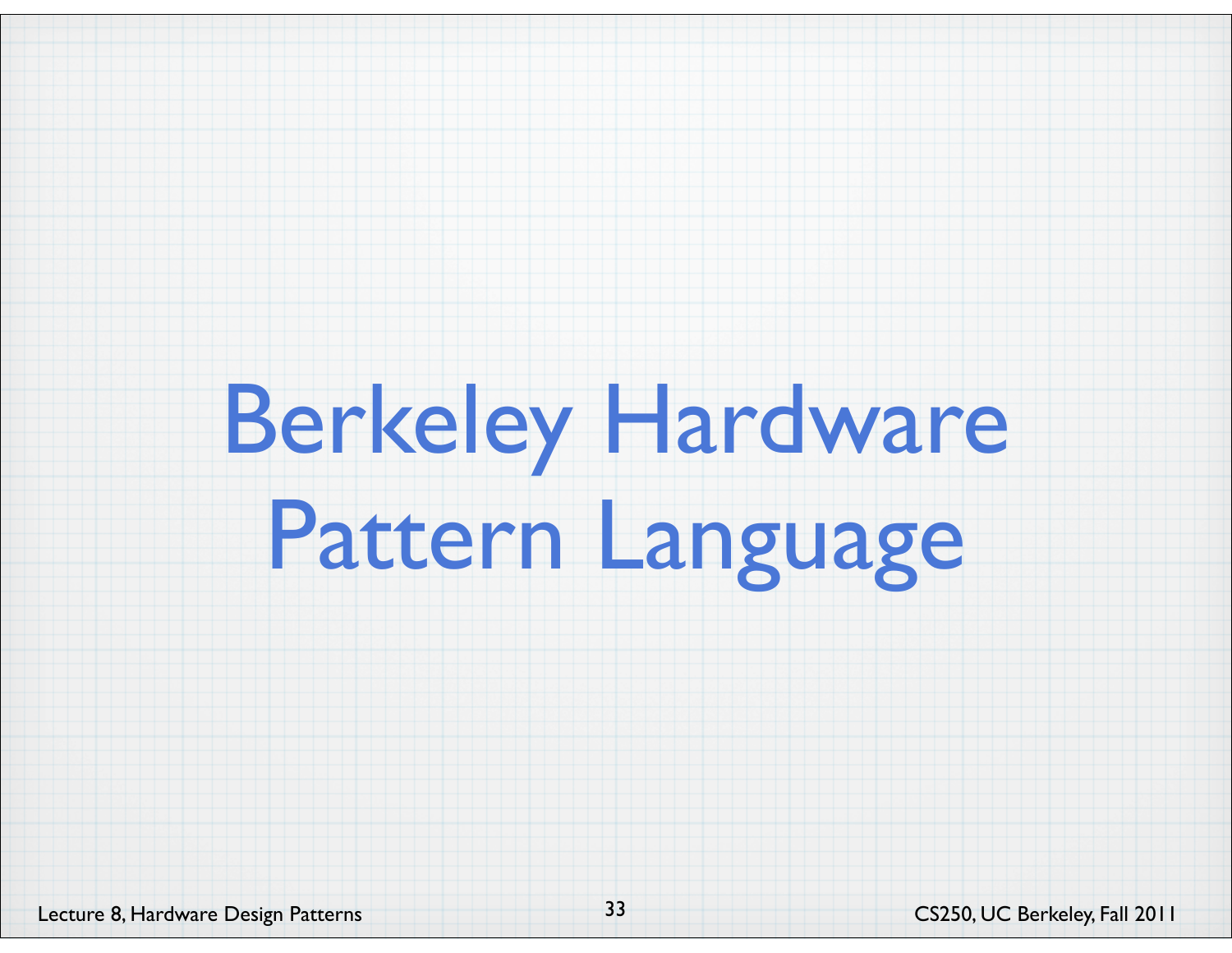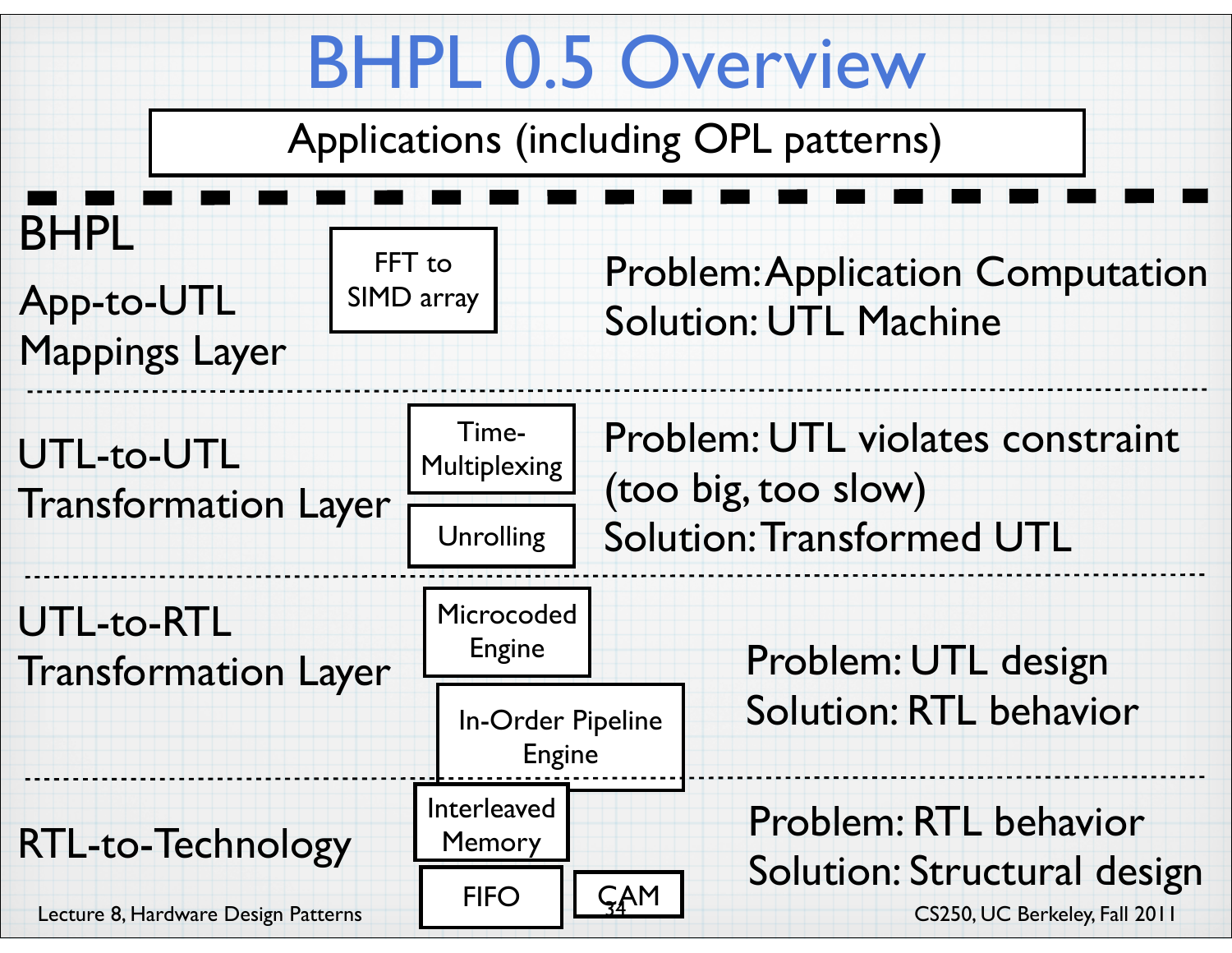### Pattern Template (Name here)

**Problem:** Describe the particular problem the pattern is meant to solve. Should include some context (small, high throughput), and also the layer of the pattern hierarchy where it fits.

**Solution:** Describe the solution, which should be some hardware structure with a figure. Solution is usually the pattern name. Should not provide a family of widely varying solutions - these should be separate patterns, possibly grouped under a single more abstract parent pattern.

**Applicability:** Longer discussion of where this particular solution would normally be used, or where it would not be used.

**Consequences:** Issues that arise when using this pattern, but only for cases where it is appropriate to use (use **Applicability** to delineate cases where it is not appropriate to use). These might point at sub-problems for which there are sub-patterns. There might also be limitations on resulting functionality, or implications in design complexity, or CAD tool use etc.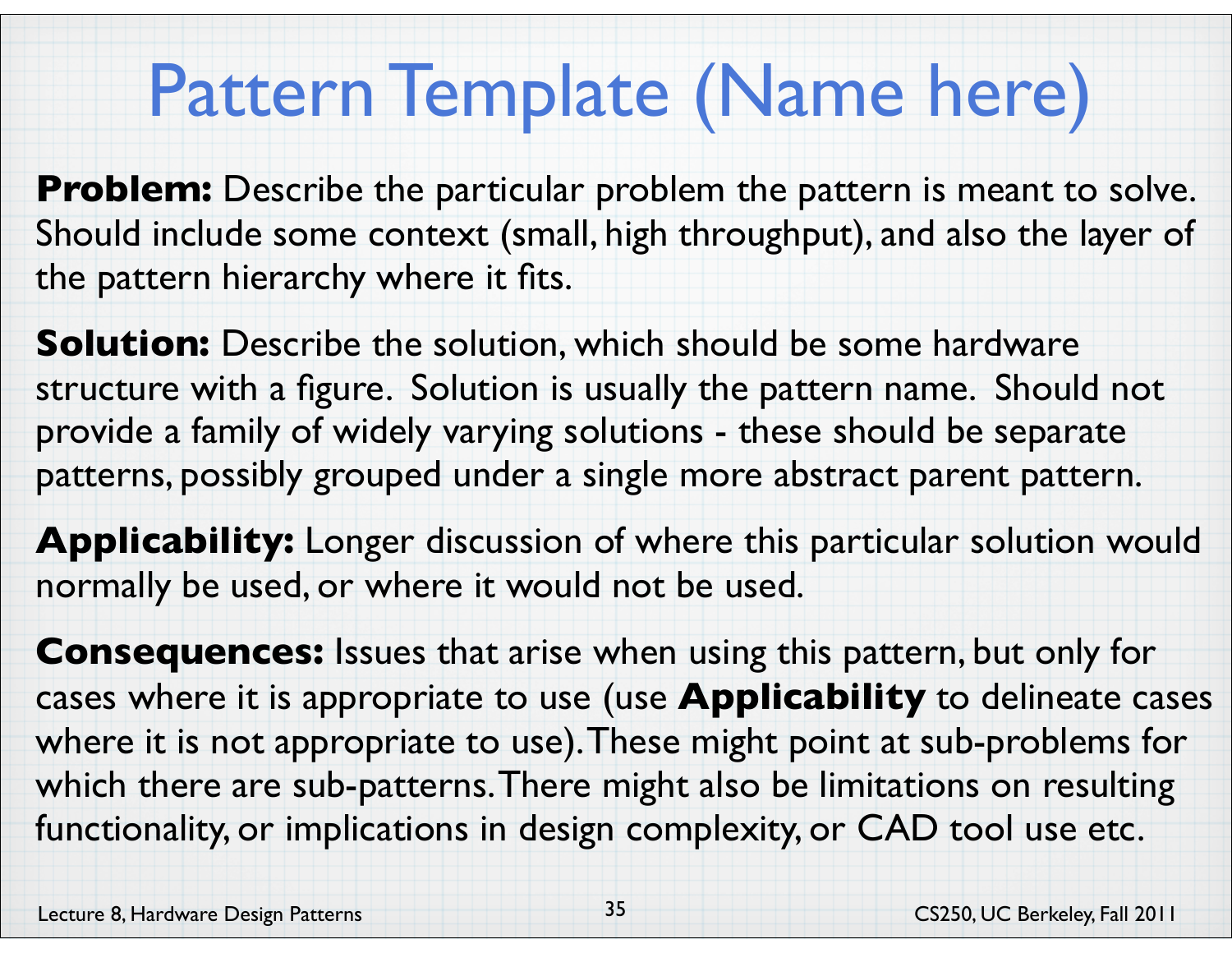### Decoupled Units

**Problem:** Difficult to design a large unit with a single controller, especially when components have variable processing rates. Large controllers have long combinational paths.

**Solution:** Break large unit into smaller sub-units where each sub-unit has a separate controller and all channels between sub-units have some form of decoupling (i.e., no assumption about timing of sub-units).

**Applicability:** Large unit where area and performance overhead of decoupling is small compared to benefits of simpler design and shorter controller critical paths.

**Consequences:** Decoupled channels generally have greater communication latency and area/power cost. Sub-unit controllers must cope with unknown arrival time of inputs and unknown time of availability of space on outputs. Sub-units must be synchronized explicitly.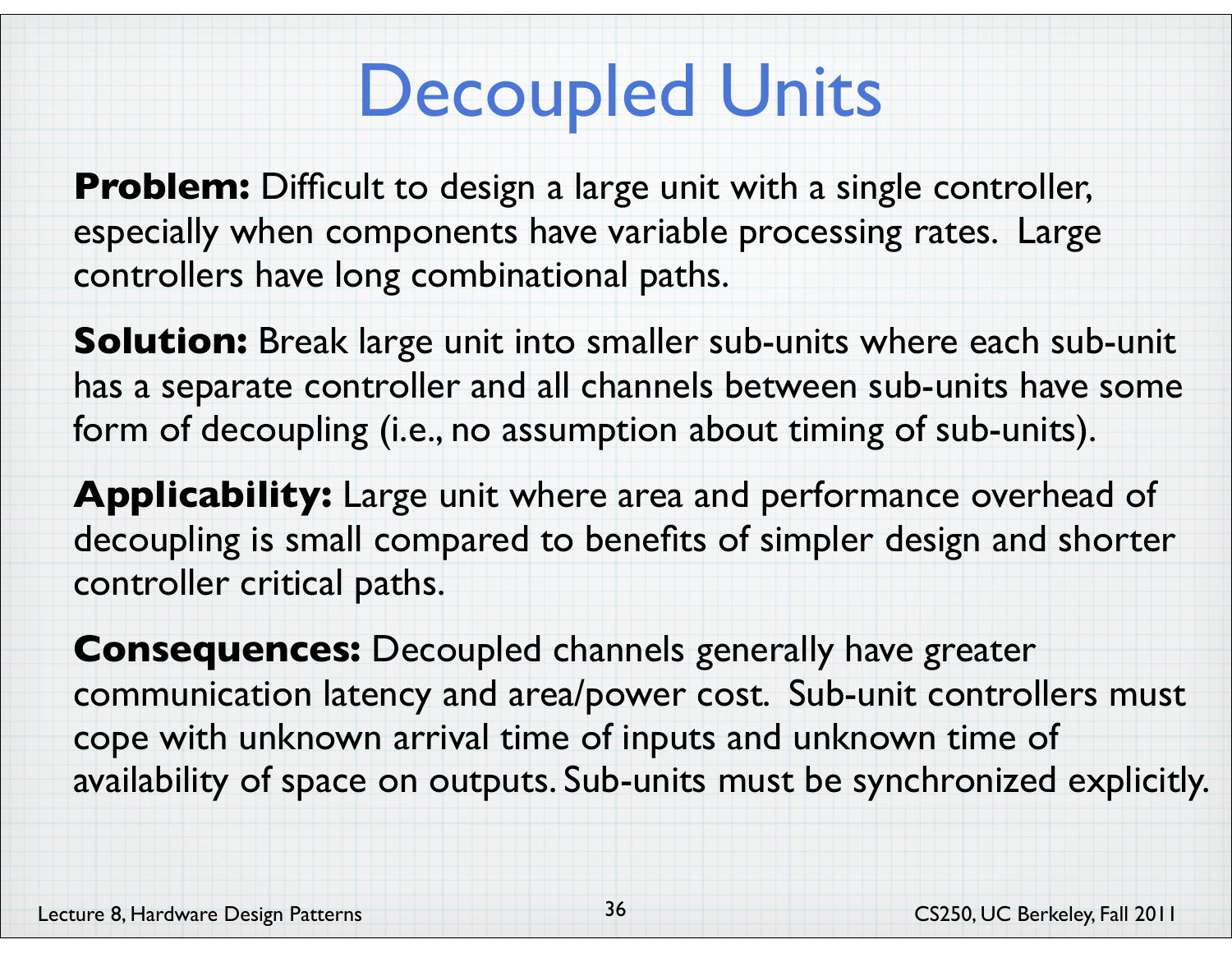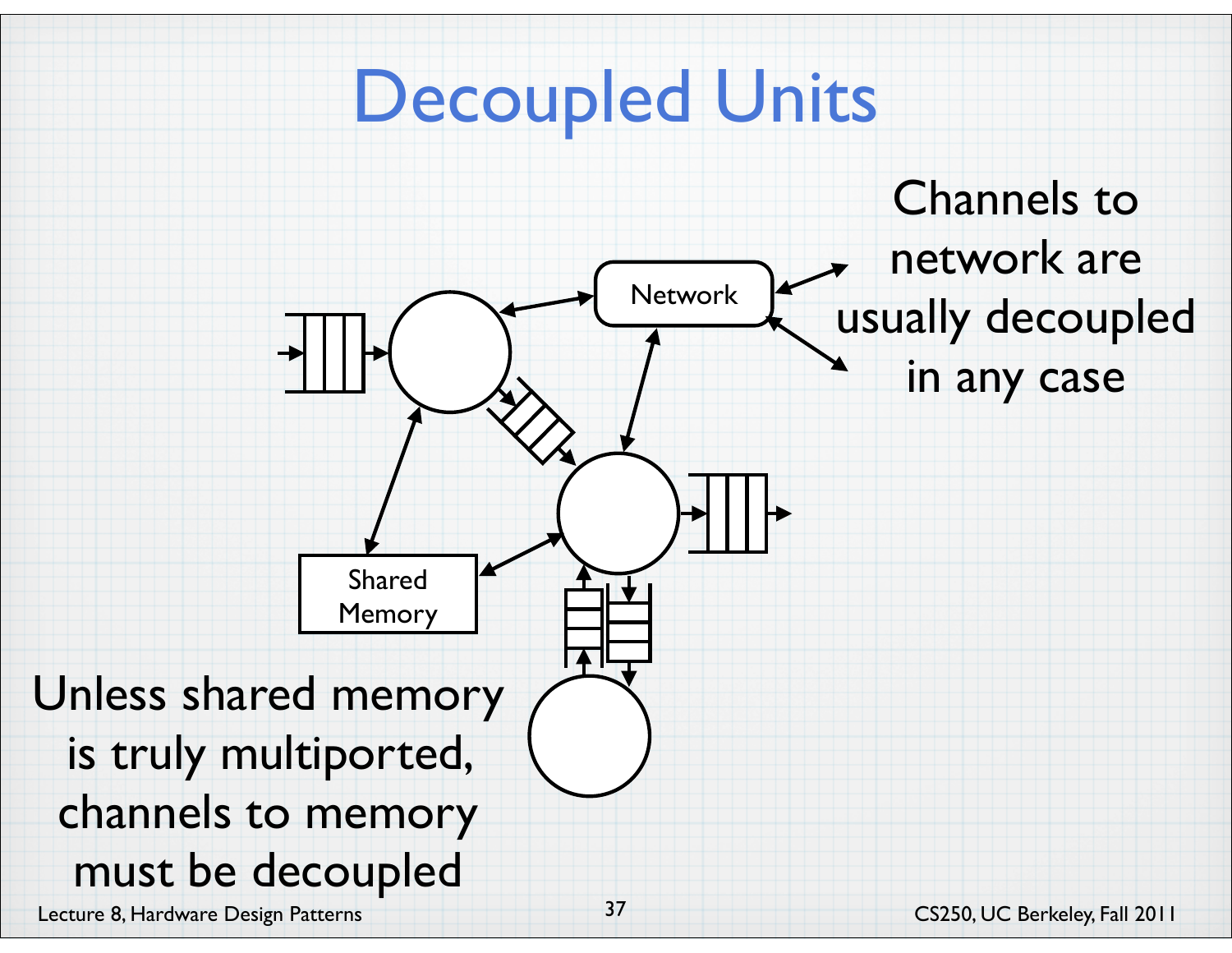### Related Patterns

- Often multiple solutions to same problem, but which to pick depends on situation
- **Problem** statement and **Applicability** text should help select the correct pattern to use
- Example: Pipelined versus multi-cycle operators when delay through operator exceeds desired cycle time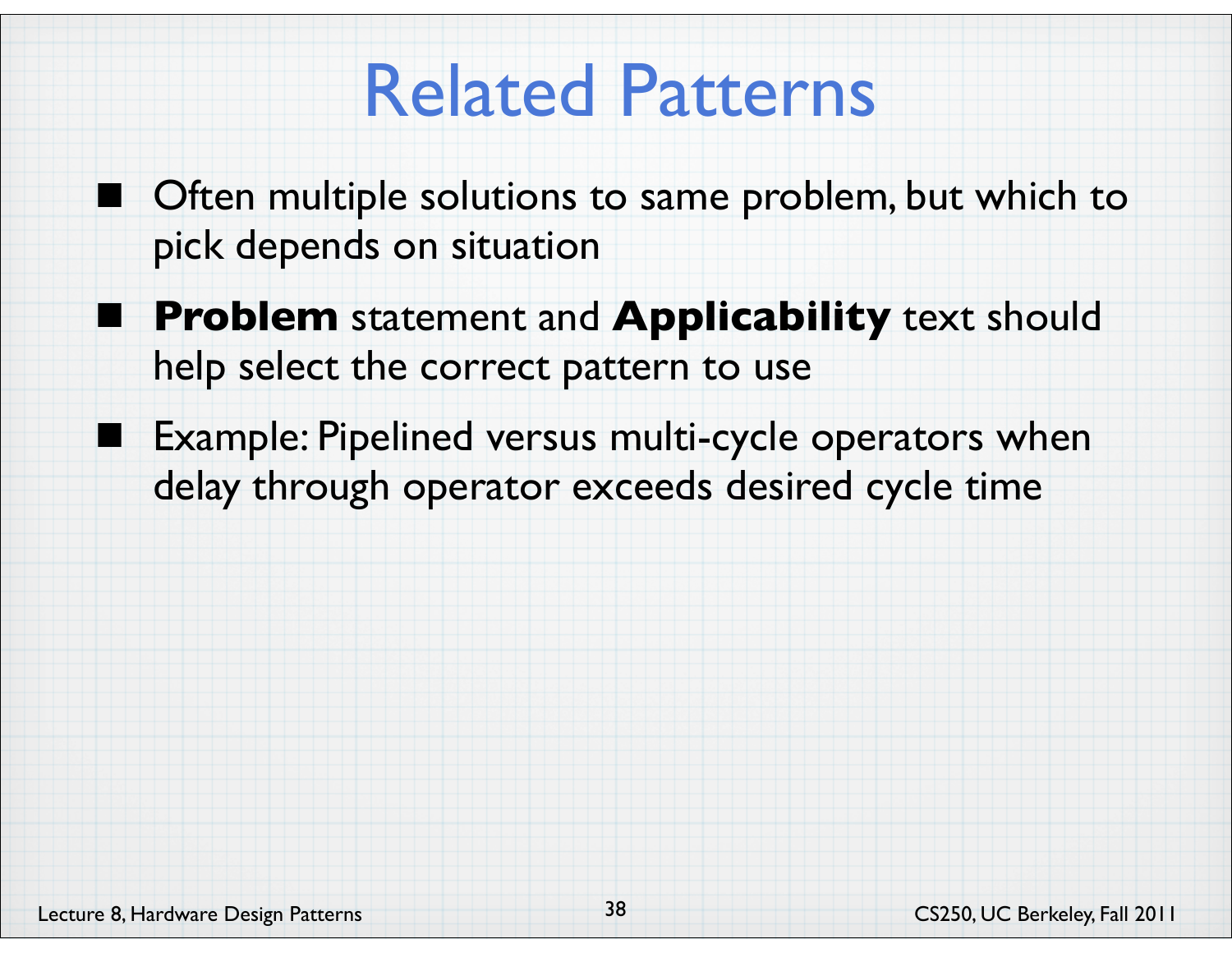### Pipelined Operator

**Problem:** Combinational function of operator has long critical path that would reduce system clock frequency. High throughput of this function is required.

**Solution:** Divide combinational function using pipeline registers such that logic in each stage has critical path below desired cycle time. Improve throughput by initiating new operation every clock cycle overlapped with propagation of earlier operations down pipeline.

**Applicability:** Operators that require high throughput but where latency is not critical.

**Consequences:** Latency of function increases due to propagation through pipeline registers, adds energy/op. Any associated controller might have to track execution of operation across multiple cycles.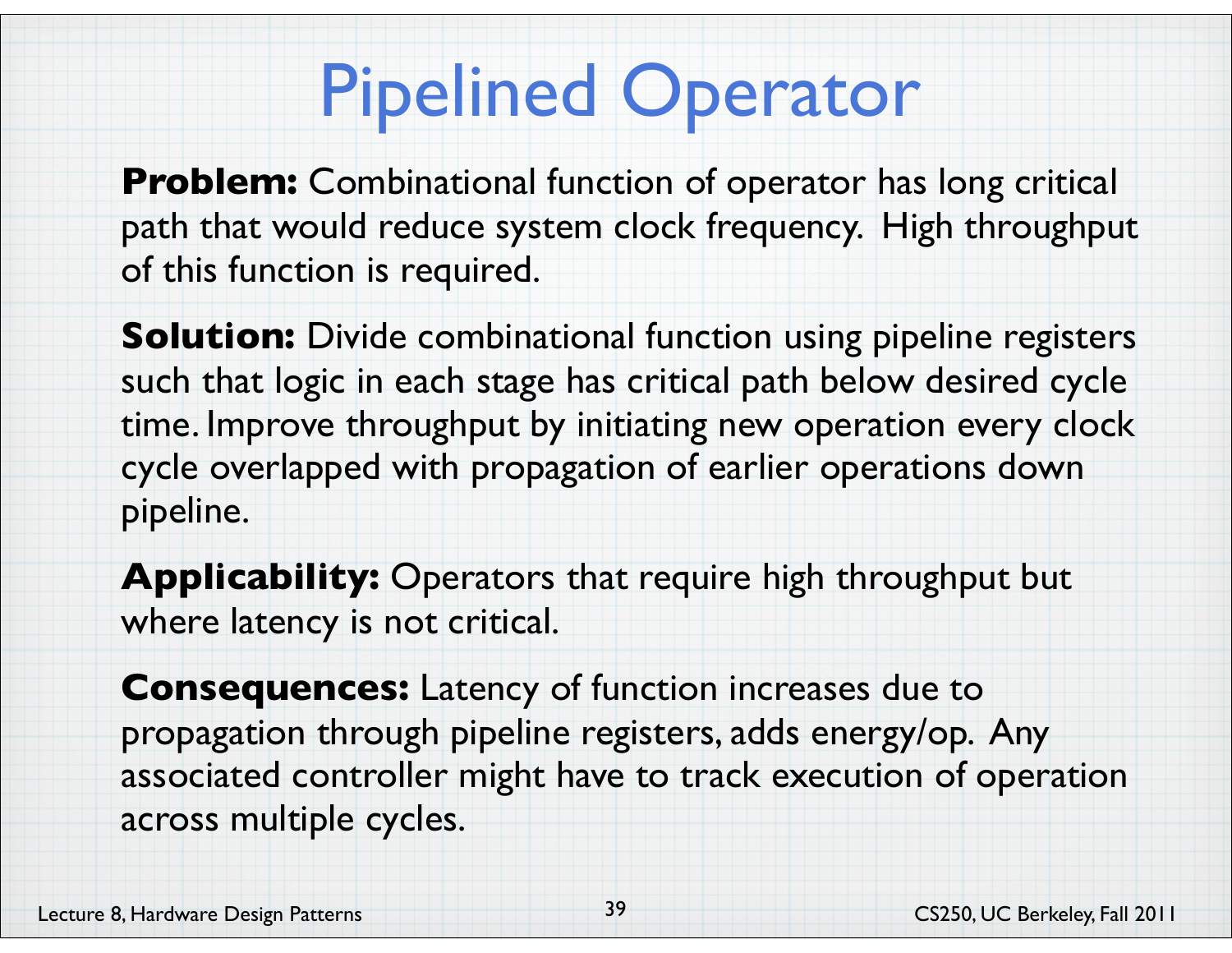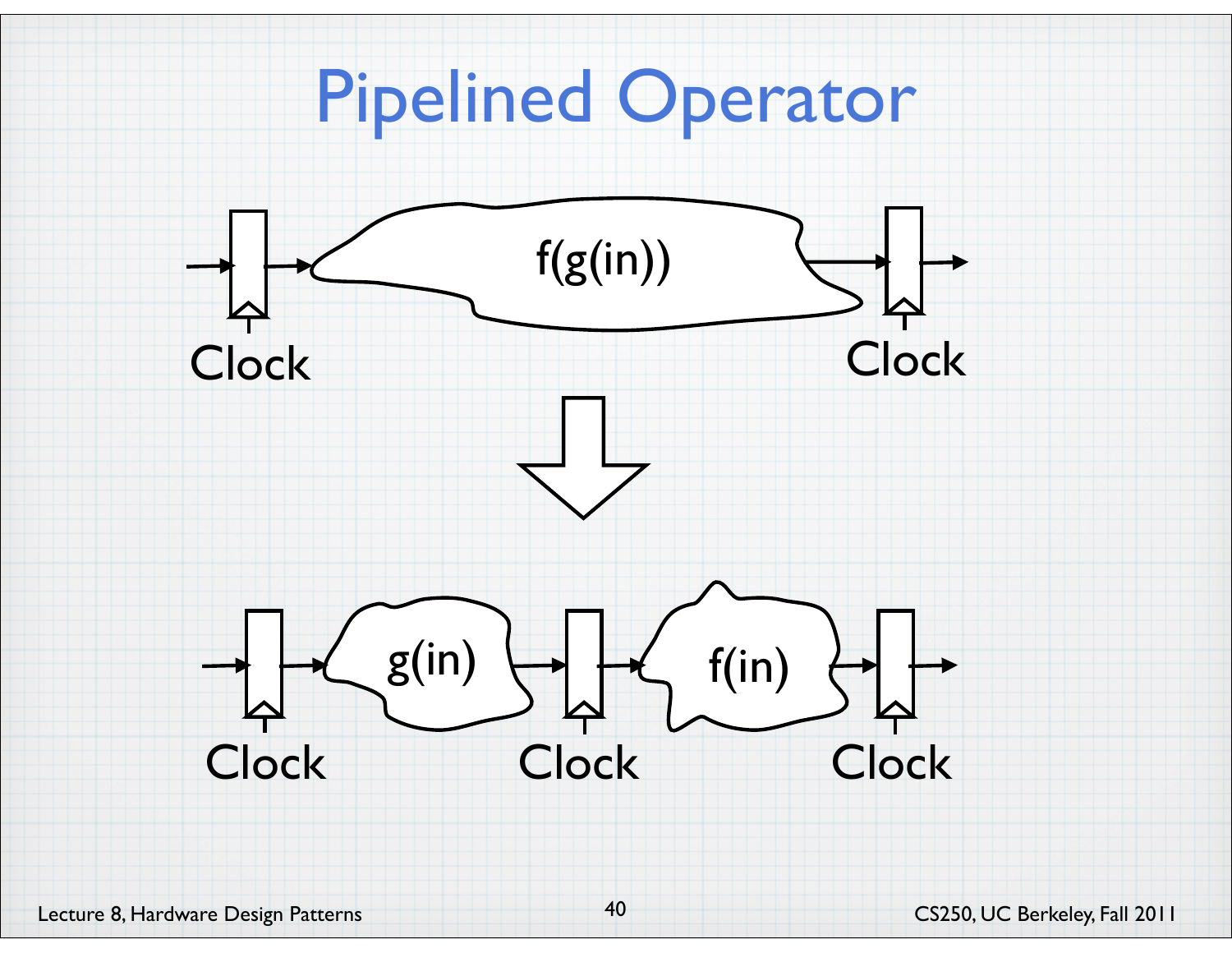## Multicycle Operator

**Problem:** Combinational function of operator has long critical path that would reduce system clock frequency. High throughput of this function is not required.

**Solution:** Hold input registers stable for multiple clock cycles of main system, and capture output after combinational function has settled.

**Applicability:** Operators where high throughput is not required, or if latency is critical (in which case, replicate to increase throughput).

**Consequences:** Associated controller has to track execution of operation across multiple cycles. CAD tools might detect false critical path in block.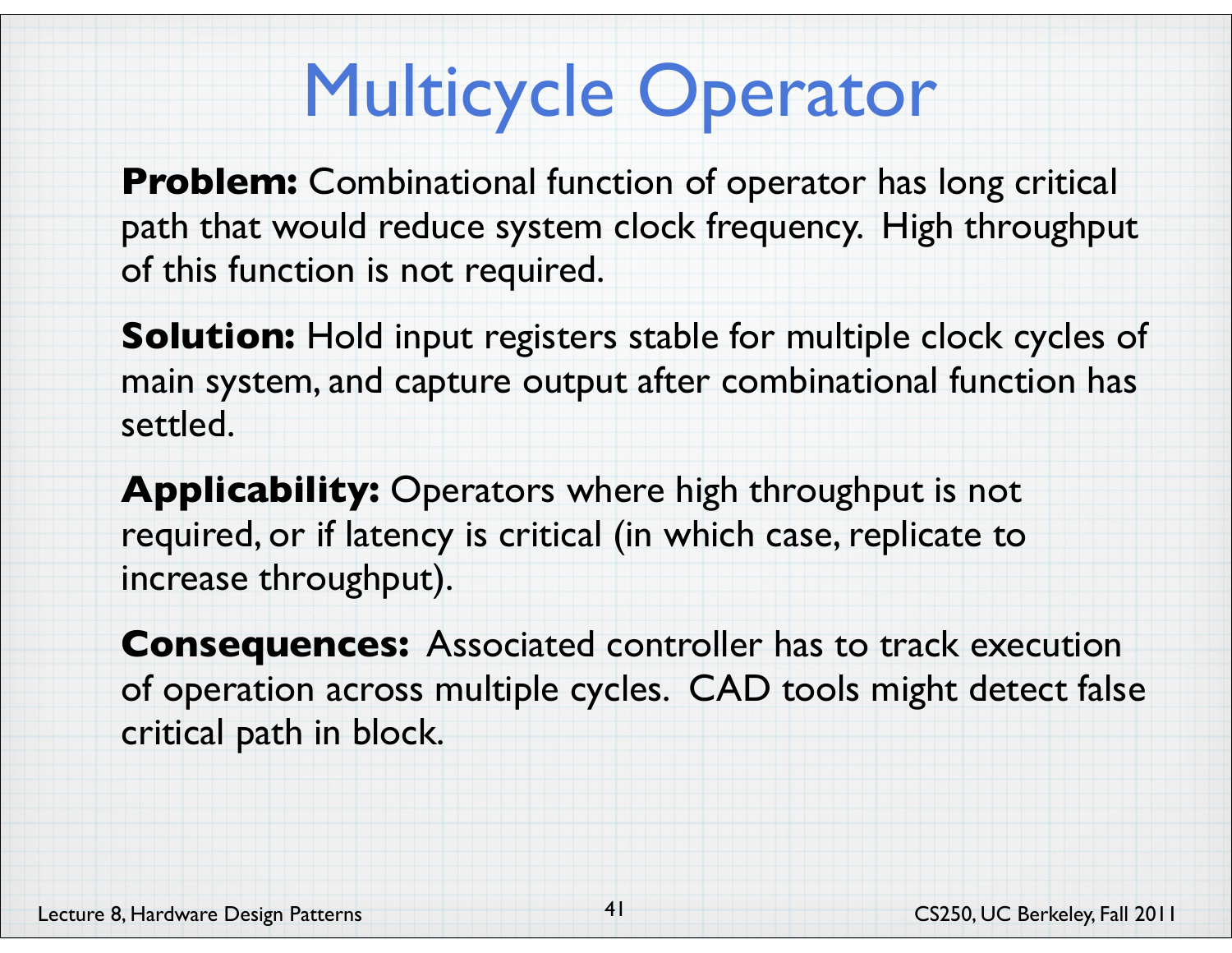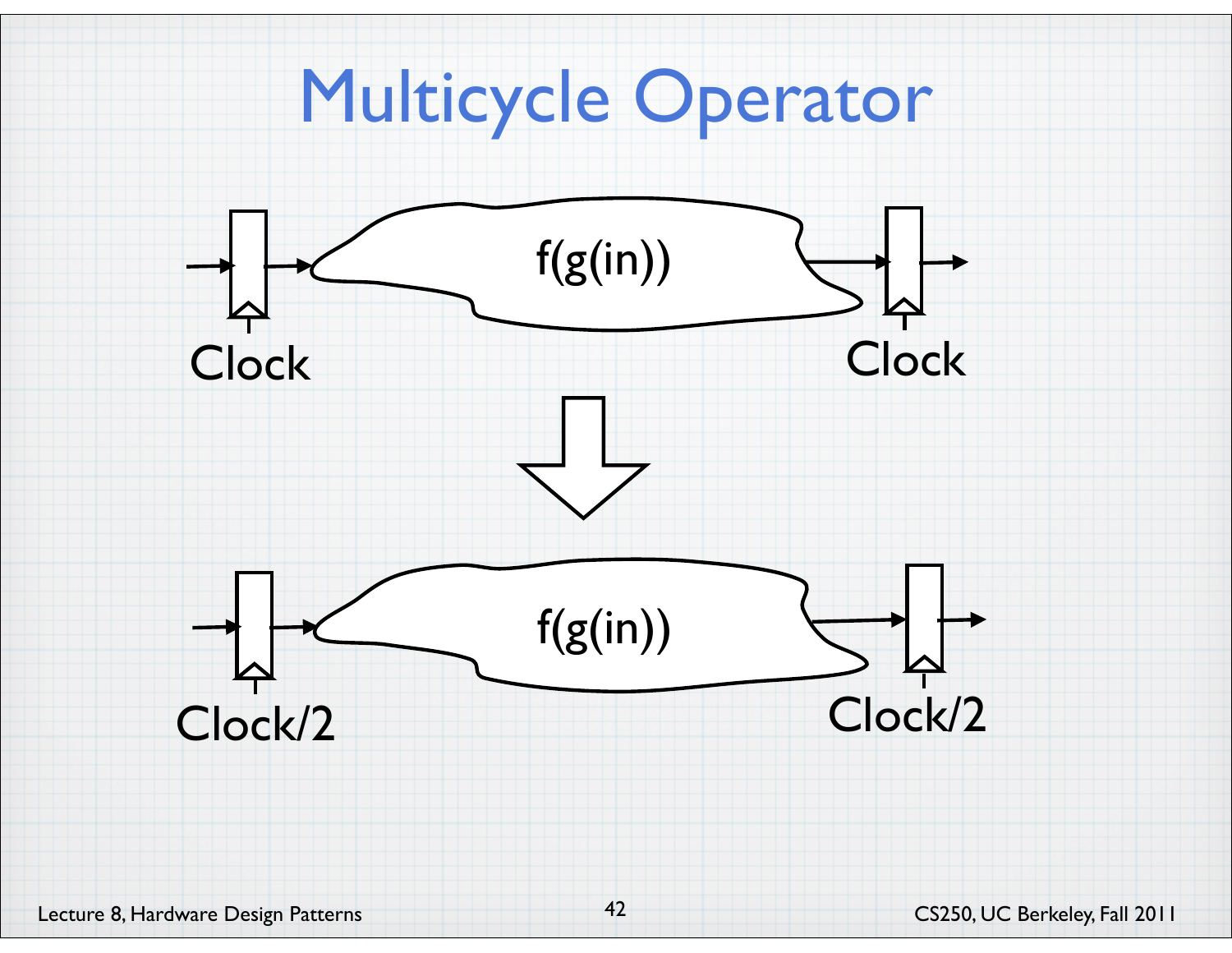### Some Families of Patterns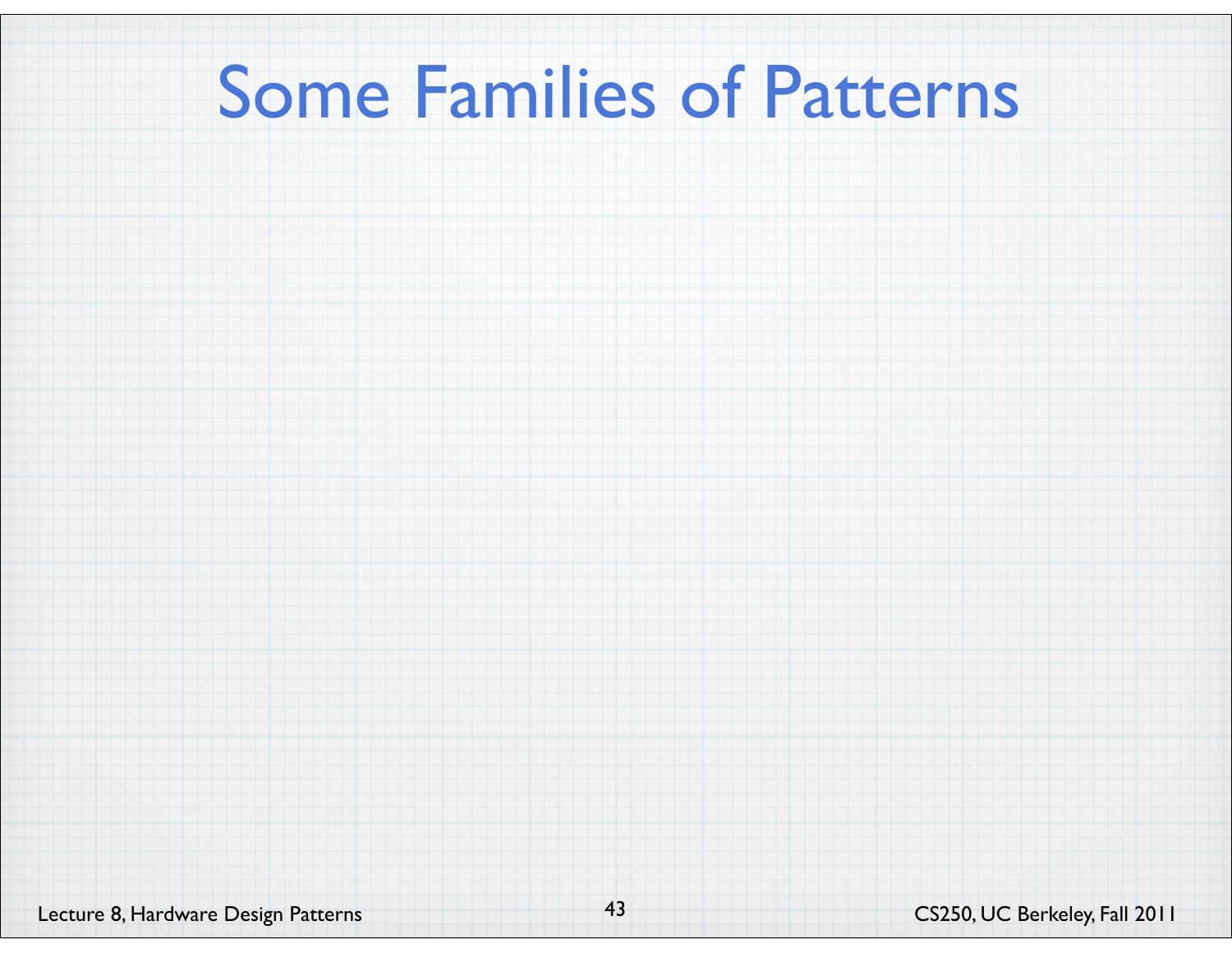## Multiport Memory Patterns

- Provides multiple access ports to a common memory
- **The Multiport Memory** 
	- Banked Multiport Memory
		- I Interleave lesser-ported banks to provide higher bandwidth
- Cached Multiport Memory
	- Use large single-port main memory, but add cache to service requests for each access port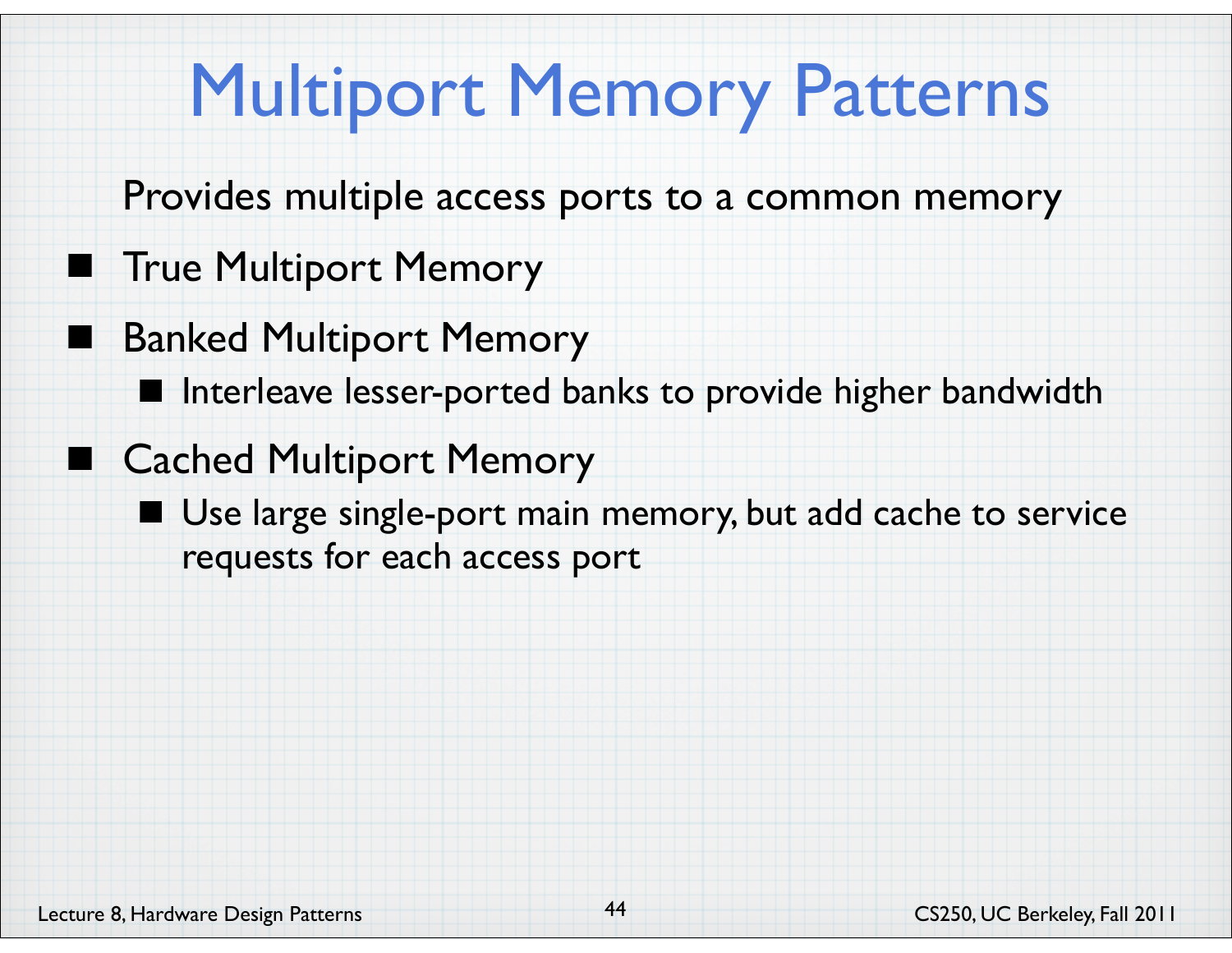## Controller Patterns

- Synchronous control of local datapath
- State Machine Controller
	- $\blacksquare$  control lines generated by state machine
- **Microcoded Controller** 
	- single-cycle datapath, control lines in ROM/RAM
- In-Order Pipeline Controller
	- pipelined control, dynamic interaction between stages
- Out-of-Order Pipeline Controller
	- operations within a control stream might be reordered internally
- **Threaded Pipeline Controller** 
	- **nultiple control streams one execution pipeline**
	- can be either in-order (PPU) or out-of-order